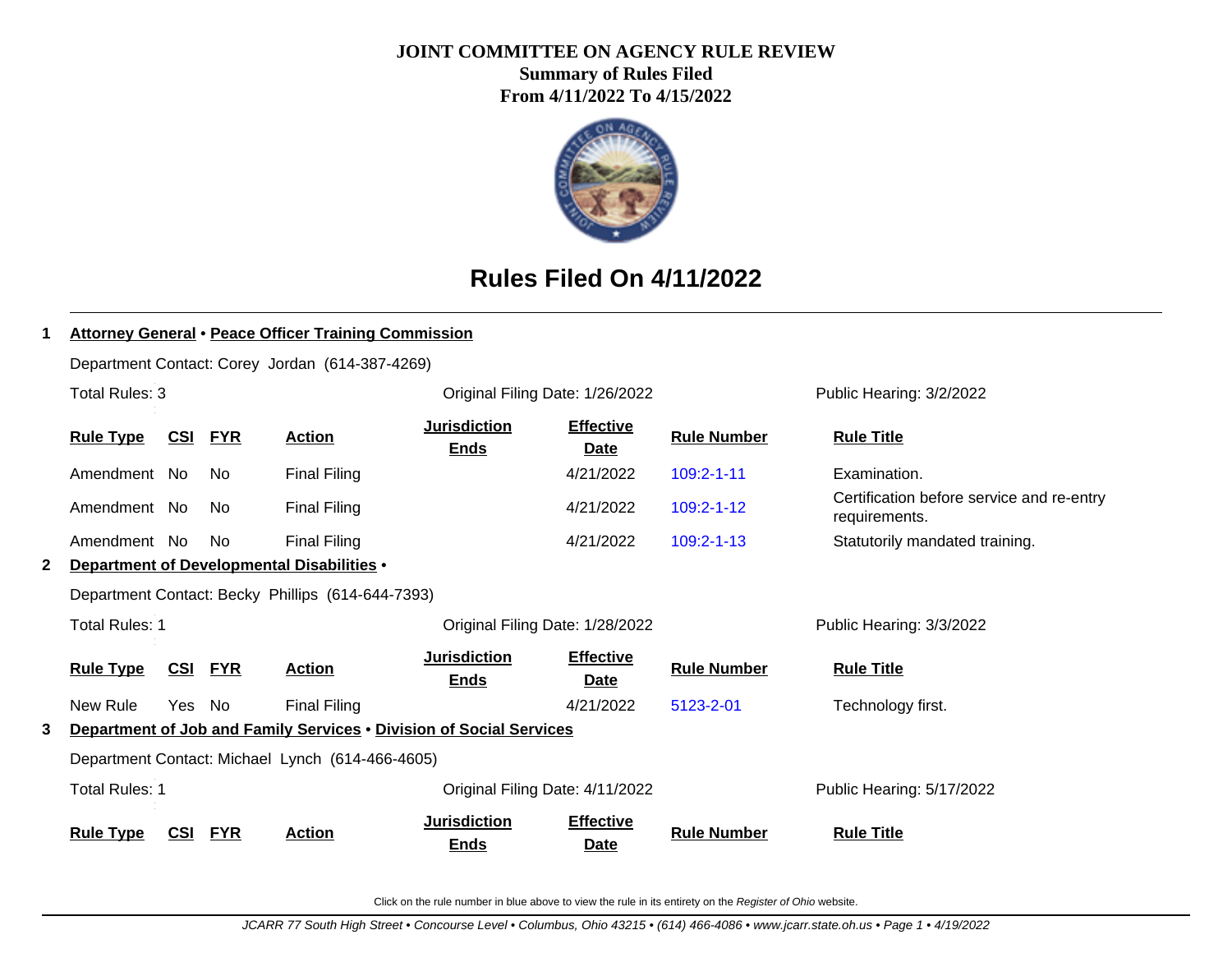|                                                          | Amendment No                                     |                | Yes            | <b>Original Filing</b>                                              | 6/15/2022                                                      |                          | 5101:2-47-04       | Intercounty and interstate case management<br>responsibility for foster care maintenance. |  |  |  |  |  |
|----------------------------------------------------------|--------------------------------------------------|----------------|----------------|---------------------------------------------------------------------|----------------------------------------------------------------|--------------------------|--------------------|-------------------------------------------------------------------------------------------|--|--|--|--|--|
| 4                                                        | Department of Taxation •                         |                |                |                                                                     |                                                                |                          |                    |                                                                                           |  |  |  |  |  |
|                                                          |                                                  |                |                | Department Contact: Kerrie Ryan (614-466-1956)                      |                                                                |                          |                    |                                                                                           |  |  |  |  |  |
| <b>Total Rules: 1</b><br>Original Filing Date: 3/11/2022 |                                                  |                |                |                                                                     |                                                                |                          | Public Hearing:    |                                                                                           |  |  |  |  |  |
|                                                          | <b>Rule Type</b>                                 | <b>CSI</b>     | <b>FYR</b>     | <b>Action</b>                                                       | <b>Jurisdiction</b><br><b>Effective</b><br><b>Ends</b><br>Date |                          | <b>Rule Number</b> | <b>Rule Title</b>                                                                         |  |  |  |  |  |
|                                                          | Rescission                                       | Yes            | Yes            | <b>Revised Filing</b>                                               | 5/15/2022                                                      |                          | 5703-29-22         | Explanation of the commercial activity tax credits.                                       |  |  |  |  |  |
|                                                          | <b>Rules Filed On 4/12/2022</b>                  |                |                |                                                                     |                                                                |                          |                    |                                                                                           |  |  |  |  |  |
|                                                          |                                                  |                |                |                                                                     |                                                                |                          |                    |                                                                                           |  |  |  |  |  |
| 5                                                        |                                                  |                |                | Department of Job and Family Services . Division of Social Services |                                                                |                          |                    |                                                                                           |  |  |  |  |  |
|                                                          | Department Contact: Michael Lynch (614-466-4605) |                |                |                                                                     |                                                                |                          |                    |                                                                                           |  |  |  |  |  |
| <b>Total Rules: 2</b><br>Original Filing Date: 2/1/2022  |                                                  |                |                |                                                                     |                                                                |                          |                    | Public Hearing: 3/10/2022                                                                 |  |  |  |  |  |
|                                                          | <b>Rule Type</b>                                 |                | <b>CSI FYR</b> | <b>Action</b>                                                       | <b>Jurisdiction</b><br><b>Ends</b>                             | <b>Effective</b><br>Date | <b>Rule Number</b> | <b>Rule Title</b>                                                                         |  |  |  |  |  |
|                                                          | Amendment Yes                                    |                | No             | <b>Final Filing</b>                                                 |                                                                | 5/1/2022                 | 5101:2-48-08       | Adoption inquiry.                                                                         |  |  |  |  |  |
|                                                          | Amendment Yes No                                 |                |                | <b>Final Filing</b>                                                 |                                                                | 5/1/2022                 | 5101:2-48-22       | Adoptive family case record.                                                              |  |  |  |  |  |
| 6                                                        |                                                  |                |                | Department of Job and Family Services . Division of Social Services |                                                                |                          |                    |                                                                                           |  |  |  |  |  |
|                                                          |                                                  |                |                | Department Contact: Michael Lynch (614-466-4605)                    |                                                                |                          |                    |                                                                                           |  |  |  |  |  |
|                                                          | <b>Total Rules: 2</b>                            |                |                |                                                                     | Original Filing Date: 2/2/2022                                 |                          |                    | Public Hearing: 3/10/2022                                                                 |  |  |  |  |  |
|                                                          | <b>Rule Type</b>                                 | <b>CSI FYR</b> |                | <b>Action</b>                                                       | <b>Jurisdiction</b><br><b>Ends</b>                             | <b>Effective</b><br>Date | <b>Rule Number</b> | <b>Rule Title</b>                                                                         |  |  |  |  |  |
|                                                          | Amendment Yes No                                 |                |                | <b>Final Filing</b>                                                 |                                                                | 5/1/2022                 | 5101:2-42-18.1     | Non-discrimination requirements for foster care<br>placements.                            |  |  |  |  |  |
|                                                          | Amendment Yes No                                 |                |                | <b>Final Filing</b>                                                 |                                                                | 5/1/2022                 | 5101:2-48-13       | Non-discrimination requirements for adoptive<br>placements.                               |  |  |  |  |  |
| 7                                                        |                                                  |                |                | Department of Natural Resources . Division of Wildlife              |                                                                |                          |                    |                                                                                           |  |  |  |  |  |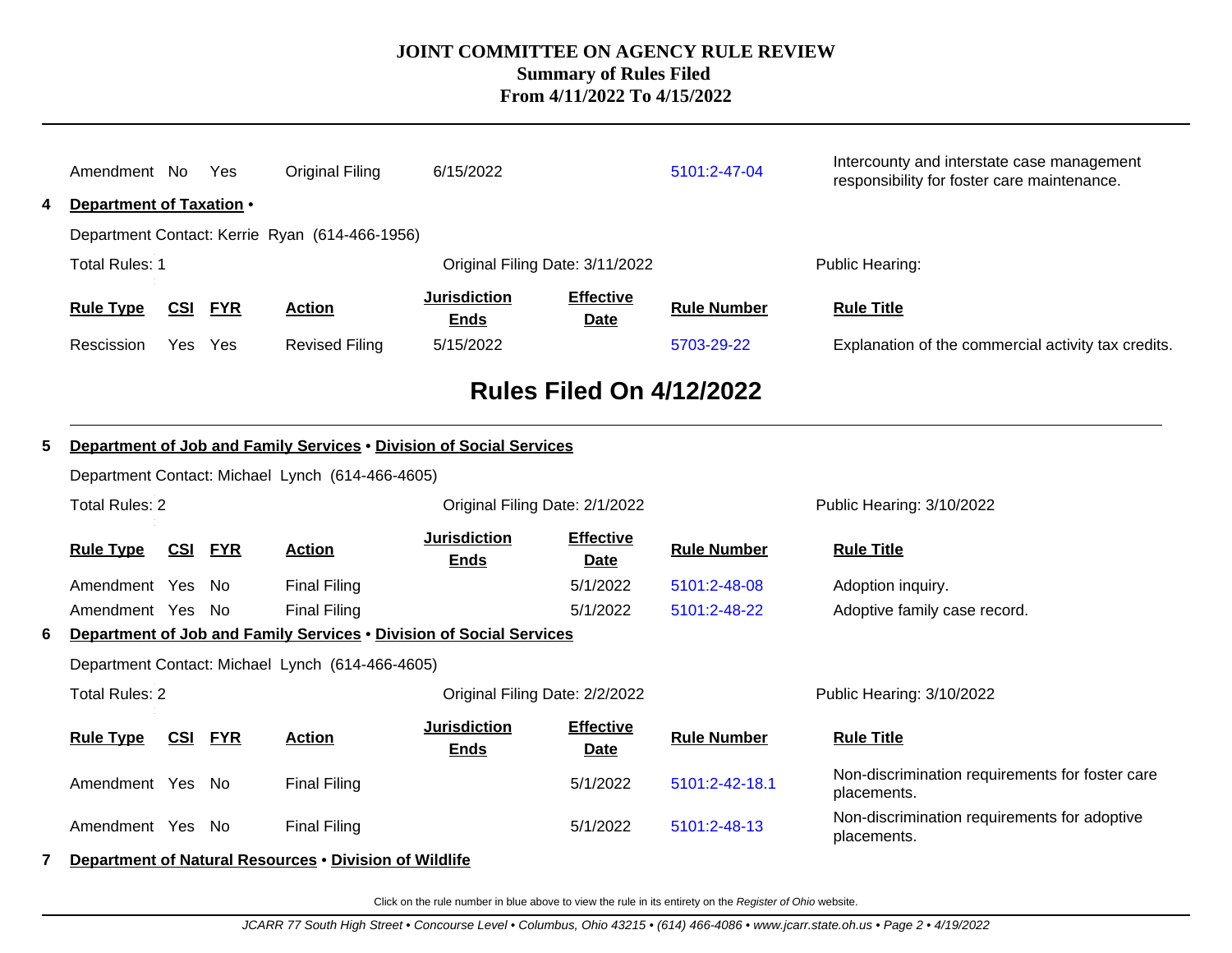|                                                           |                                                               |                                                                                                          |                | Department Contact: Brian Becker ((614) 265-6861) |                                                                   |                                  |                    |                                                                |  |  |  |  |
|-----------------------------------------------------------|---------------------------------------------------------------|----------------------------------------------------------------------------------------------------------|----------------|---------------------------------------------------|-------------------------------------------------------------------|----------------------------------|--------------------|----------------------------------------------------------------|--|--|--|--|
|                                                           | <b>Total Rules: 2</b>                                         |                                                                                                          |                |                                                   |                                                                   | Original Filing Date: 2/14/2022  |                    | Public Hearing: 3/24/2022                                      |  |  |  |  |
|                                                           | <b>Rule Type</b><br><u>CSI</u><br><b>FYR</b><br><b>Action</b> |                                                                                                          |                | <b>Jurisdiction</b><br><b>Ends</b>                | <b>Effective</b><br><b>Date</b>                                   | <b>Rule Number</b>               | <b>Rule Title</b>  |                                                                |  |  |  |  |
|                                                           | Amendment No                                                  |                                                                                                          | Yes            | <b>Refiled Filing</b>                             | 5/12/2022                                                         |                                  | 1501:31-15-10      | Wild turkey regulations.                                       |  |  |  |  |
|                                                           | Amendment No                                                  |                                                                                                          | Yes            | <b>Refiled Filing</b>                             | 5/12/2022                                                         |                                  | 1501:31-15-11      | Deer regulations.                                              |  |  |  |  |
| 8                                                         |                                                               | <b>Medical Marijuana Control Program • Definitions</b>                                                   |                |                                                   |                                                                   |                                  |                    |                                                                |  |  |  |  |
|                                                           |                                                               |                                                                                                          |                | Department Contact: Andrew Makoski (614-728-7636) |                                                                   |                                  |                    |                                                                |  |  |  |  |
| <b>Total Rules: 1</b><br>Original Filing Date: 12/14/2021 |                                                               |                                                                                                          |                |                                                   |                                                                   |                                  |                    | Public Hearing: 1/18/2022                                      |  |  |  |  |
|                                                           | <b>Rule Type</b>                                              |                                                                                                          | <b>CSI FYR</b> | <b>Action</b>                                     | <b>Jurisdiction</b><br><b>Ends</b>                                | <b>Effective</b><br><b>Date</b>  | <b>Rule Number</b> | <b>Rule Title</b>                                              |  |  |  |  |
|                                                           | Amendment Yes No                                              |                                                                                                          |                | <b>Final Filing</b>                               |                                                                   | 5/2/2022                         | 3796:1-1-01        | Definitions.                                                   |  |  |  |  |
| 9                                                         |                                                               |                                                                                                          |                |                                                   | Medical Marijuana Control Program • Medical Marijuana Cultivators |                                  |                    |                                                                |  |  |  |  |
|                                                           |                                                               |                                                                                                          |                | Department Contact: Andrew Makoski (614-728-7636) |                                                                   |                                  |                    |                                                                |  |  |  |  |
|                                                           | <b>Total Rules: 2</b>                                         |                                                                                                          |                |                                                   |                                                                   | Original Filing Date: 12/14/2021 |                    | Public Hearing: 1/18/2022                                      |  |  |  |  |
|                                                           | <b>Rule Type</b>                                              | <u>CSI</u>                                                                                               | <b>FYR</b>     | <b>Action</b>                                     | <b>Jurisdiction</b><br><b>Ends</b>                                | <b>Effective</b><br><b>Date</b>  | <b>Rule Number</b> | <b>Rule Title</b>                                              |  |  |  |  |
|                                                           | Amendment Yes No                                              |                                                                                                          |                | <b>Final Filing</b>                               |                                                                   | 5/2/2022                         | 3796:2-2-02        | Cultivator and plant-only processor packaging and<br>labeling. |  |  |  |  |
|                                                           | Amendment Yes No                                              |                                                                                                          |                | <b>Final Filing</b>                               |                                                                   | 5/2/2022                         | 3796:2-2-06        | Laboratory testing.                                            |  |  |  |  |
|                                                           |                                                               |                                                                                                          |                | 10 Medical Marijuana Control Program • Processors |                                                                   |                                  |                    |                                                                |  |  |  |  |
|                                                           |                                                               |                                                                                                          |                | Department Contact: Andrew Makoski (614-728-7636) |                                                                   |                                  |                    |                                                                |  |  |  |  |
|                                                           | <b>Total Rules: 3</b>                                         |                                                                                                          |                |                                                   |                                                                   | Original Filing Date: 12/14/2021 |                    | Public Hearing: 1/18/2022                                      |  |  |  |  |
|                                                           | <b>Rule Type</b><br><u>CSI</u><br><b>FYR</b><br><b>Action</b> |                                                                                                          |                | <b>Jurisdiction</b><br><b>Ends</b>                | <b>Effective</b><br><b>Date</b>                                   | <b>Rule Number</b>               | <b>Rule Title</b>  |                                                                |  |  |  |  |
|                                                           | Amendment Yes                                                 |                                                                                                          | - No           | <b>Final Filing</b>                               |                                                                   | 5/2/2022<br>3796:3-2-02          |                    | Processor packaging and labeling.                              |  |  |  |  |
|                                                           | Amendment Yes                                                 |                                                                                                          | No.            | <b>Final Filing</b>                               |                                                                   | 5/2/2022                         | 3796:3-2-04        | Processor inventory control and storage.                       |  |  |  |  |
|                                                           | Amendment Yes                                                 |                                                                                                          | - No           | <b>Final Filing</b>                               |                                                                   | 5/2/2022                         | 3796:3-2-06        | Laboratory testing.                                            |  |  |  |  |
|                                                           |                                                               | Click on the rule number in blue above to view the rule in its entirety on the Register of Ohio website. |                |                                                   |                                                                   |                                  |                    |                                                                |  |  |  |  |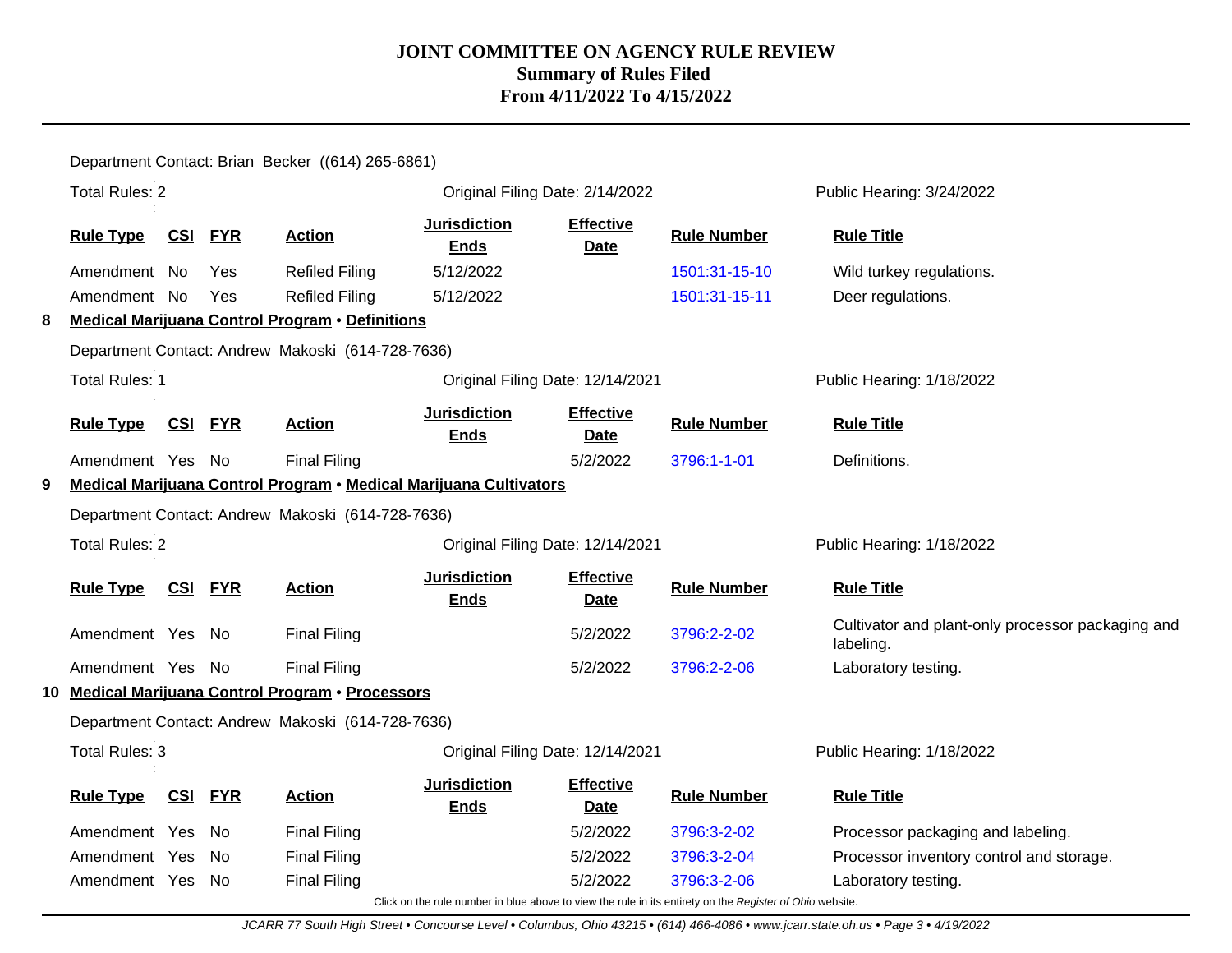| 11 | <b>Medical Marijuana Control Program . Testing Laboratories</b> |            |            |                                                    |                                    |                                  |                    |                                                                              |  |  |
|----|-----------------------------------------------------------------|------------|------------|----------------------------------------------------|------------------------------------|----------------------------------|--------------------|------------------------------------------------------------------------------|--|--|
|    |                                                                 |            |            | Department Contact: Andrew Makoski (614-728-7636)  |                                    |                                  |                    |                                                                              |  |  |
|    | <b>Total Rules: 2</b>                                           |            |            |                                                    |                                    | Original Filing Date: 12/14/2021 |                    | Public Hearing: 1/18/2022                                                    |  |  |
|    | <b>Rule Type</b>                                                | <u>CSI</u> | <b>FYR</b> | <b>Action</b>                                      | <b>Jurisdiction</b><br><b>Ends</b> | <b>Effective</b><br>Date         | <b>Rule Number</b> | <b>Rule Title</b>                                                            |  |  |
|    | Amendment Yes                                                   |            | No         | <b>Final Filing</b>                                |                                    | 5/2/2022                         | 3796:4-2-04        | Testing laboratory analysis requirements.                                    |  |  |
|    | Amendment Yes                                                   |            | - No       | <b>Final Filing</b>                                |                                    | 5/2/2022                         | 3796:4-2-05        | Testing laboratory reporting.                                                |  |  |
|    |                                                                 |            |            | 12 Ohio Environmental Protection Agency .          |                                    |                                  |                    |                                                                              |  |  |
|    |                                                                 |            |            | Department Contact: Zachary Winoker (740-380-5267) |                                    |                                  |                    |                                                                              |  |  |
|    | Total Rules: 6                                                  |            |            |                                                    |                                    | Original Filing Date: 1/5/2022   |                    | Public Hearing: 2/10/2022                                                    |  |  |
|    | <b>Rule Type</b>                                                | <u>CSI</u> | <b>FYR</b> | <b>Action</b>                                      | <b>Jurisdiction</b><br><b>Ends</b> | <b>Effective</b><br>Date         | <b>Rule Number</b> | <b>Rule Title</b>                                                            |  |  |
|    | Rescission                                                      | Yes        | Yes        | <b>Final Filing</b>                                |                                    | 5/1/2022                         | 3745-81-14         | Maximum contaminant levels for microbiological<br>contaminants.              |  |  |
|    | Rescission                                                      | Yes Yes    |            | <b>Final Filing</b>                                |                                    | 5/1/2022                         | 3745-81-21         | Coliform monitoring requirements.                                            |  |  |
|    | Amendment Yes Yes                                               |            |            | <b>Final Filing</b>                                |                                    | 5/1/2022                         | 3745-81-50         | Revised total coliform rule - general monitoring<br>requirements.            |  |  |
|    | Amendment Yes Yes                                               |            |            | <b>Final Filing</b>                                |                                    | 5/1/2022                         | 3745-81-51         | Revised total coliform rule - routine monitoring<br>requirements.            |  |  |
|    | Amendment Yes Yes                                               |            |            | <b>Final Filing</b>                                |                                    | 5/1/2022                         | 3745-81-52         | Revised total coliform rule - repeat monitoring and<br>E. coli requirements. |  |  |
|    | Amendment Yes Yes                                               |            |            | <b>Final Filing</b>                                |                                    | 5/1/2022                         | 3745-81-55         | Revised total coliform rule - reporting and<br>recordkeeping.                |  |  |
|    |                                                                 |            |            | 13 Ohio Environmental Protection Agency .          |                                    |                                  |                    |                                                                              |  |  |
|    |                                                                 |            |            | Department Contact: Zachary Winoker (740-380-5267) |                                    |                                  |                    |                                                                              |  |  |
|    | Total Rules: 6                                                  |            |            |                                                    |                                    | Original Filing Date: 1/5/2022   |                    | Public Hearing: 2/10/2022                                                    |  |  |
|    | <b>Rule Type</b>                                                | CSI        | <b>FYR</b> | <b>Action</b>                                      | <b>Jurisdiction</b><br><b>Ends</b> | <b>Effective</b><br><b>Date</b>  | <b>Rule Number</b> | <b>Rule Title</b>                                                            |  |  |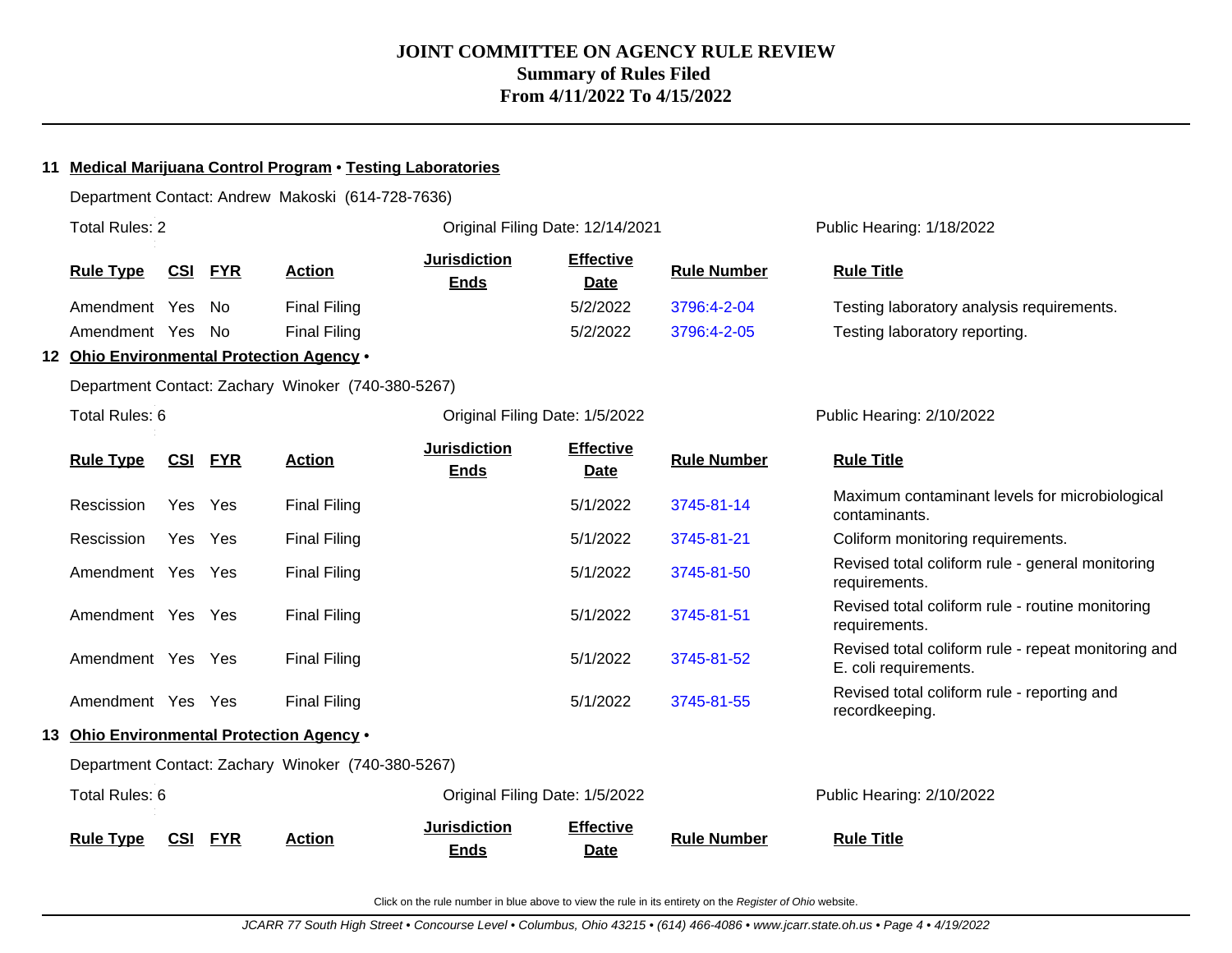| Rescission        | Yes Yes |     | Final Filing        | 5/1/2022 | 3745-81-14 | Maximum contaminant levels for microbiological<br>contaminants.              |
|-------------------|---------|-----|---------------------|----------|------------|------------------------------------------------------------------------------|
| Rescission        | Yes     | Yes | <b>Final Filing</b> | 5/1/2022 | 3745-81-21 | Coliform monitoring requirements.                                            |
| Amendment Yes     |         | Yes | <b>Final Filing</b> | 5/1/2022 | 3745-81-50 | Revised total coliform rule - general monitoring<br>requirements.            |
| Amendment         | Yes     | Yes | Final Filing        | 5/1/2022 | 3745-81-51 | Revised total coliform rule - routine monitoring<br>requirements.            |
| Amendment Yes Yes |         |     | <b>Final Filing</b> | 5/1/2022 | 3745-81-52 | Revised total coliform rule - repeat monitoring and<br>E. coli requirements. |
| Amendment         | Yes     | Yes | <b>Final Filing</b> | 5/1/2022 | 3745-81-55 | Revised total coliform rule - reporting and<br>recordkeeping.                |

## **Rules Filed On 4/13/2022**

#### **14 Architects Board** •

Department Contact: Shannon Himes (614-466-1327)

| Public Hearing: 1/4/2022 |
|--------------------------|
|                          |
|                          |
| Applications.            |
|                          |
|                          |
|                          |
|                          |
| Public Hearing: 3/7/2022 |
|                          |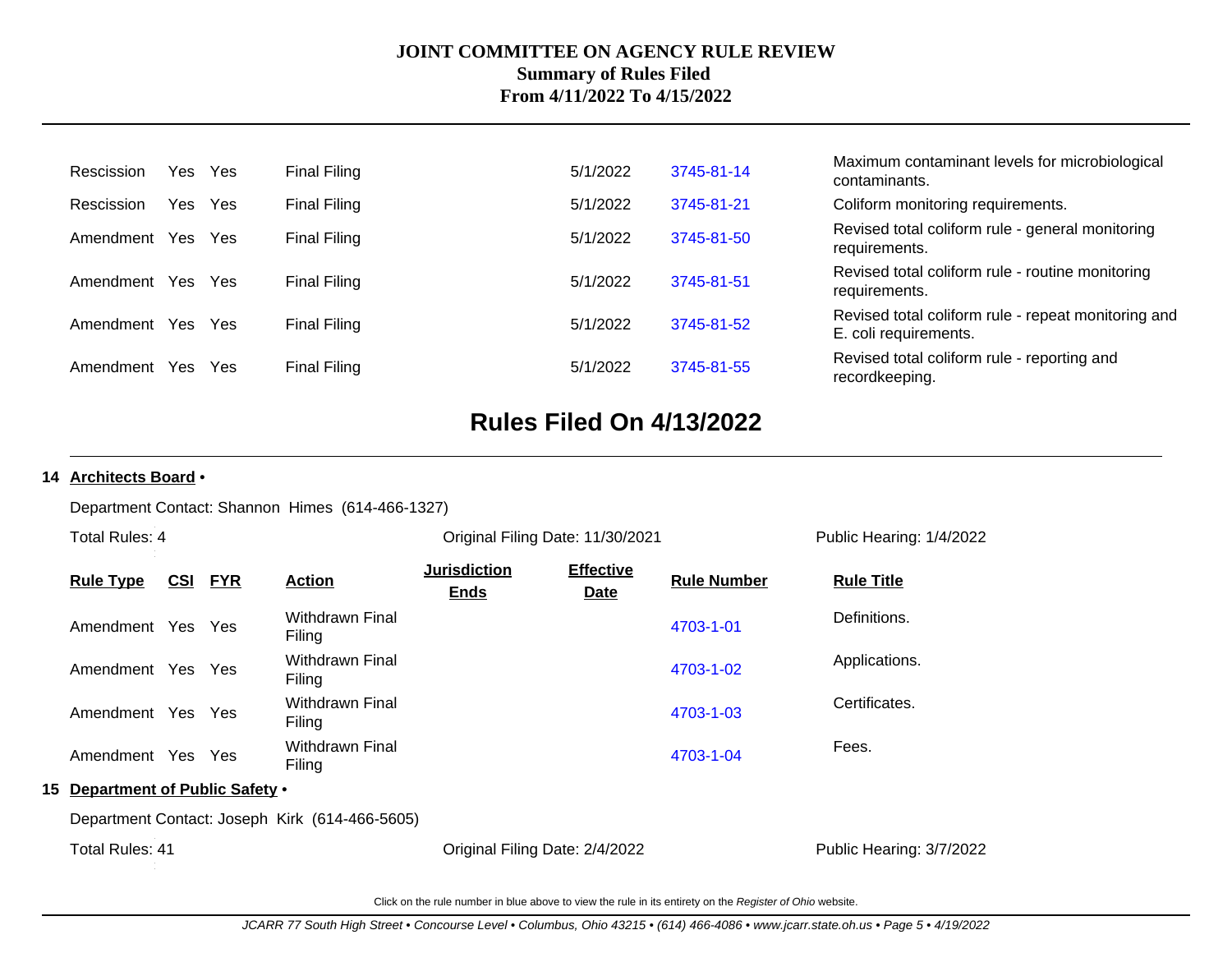| <b>Rule Type</b>  |         | <b>CSI FYR</b> | <b>Action</b>       | <b>Jurisdiction</b><br><b>Ends</b> | <b>Effective</b><br><b>Date</b> | <b>Rule Number</b> | <b>Rule Title</b>                                                                               |
|-------------------|---------|----------------|---------------------|------------------------------------|---------------------------------|--------------------|-------------------------------------------------------------------------------------------------|
| Amendment Yes Yes |         |                | <b>Final Filing</b> |                                    | 5/1/2022                        | 4501-7-01          | Definitions.                                                                                    |
| Amendment Yes Yes |         |                | <b>Final Filing</b> |                                    | 5/1/2022                        | 4501-7-02          | Place of business for a class "D", CDL, and online<br>license school.                           |
| Amendment Yes Yes |         |                | <b>Final Filing</b> |                                    | 5/1/2022                        | 4501-7-03          | Character and fitness for class "D", CDL, and<br>online license schools.                        |
| Amendment Yes Yes |         |                | <b>Final Filing</b> |                                    | 5/1/2022                        | 4501-7-04          | Application for and renewal of driver training school<br>licenses.                              |
| Amendment Yes Yes |         |                | <b>Final Filing</b> |                                    | 5/1/2022                        | 4501-7-05          | Applications and renewal of licenses for instructors<br>and training managers.                  |
| Amendment Yes Yes |         |                | <b>Final Filing</b> |                                    | 5/1/2022                        | 4501-7-06          | Qualifications for instructing persons with a<br>disability for class "D" license schools.      |
| Rescission        | Yes Yes |                | <b>Final Filing</b> |                                    | 5/1/2022                        | 4501-7-07          | Employees of the department and a class "D" or<br>online license school.                        |
| Amendment Yes Yes |         |                | <b>Final Filing</b> |                                    | 5/1/2022                        | 4501-7-08          | Insurance and bonding.                                                                          |
| Amendment Yes Yes |         |                | <b>Final Filing</b> |                                    | 5/1/2022                        | 4501-7-09          | Driver education.                                                                               |
| Amendment Yes Yes |         |                | <b>Final Filing</b> |                                    | 5/1/2022                        | 4501-7-10          | Driver training in the operation of Class "D" motor<br>vehicles.                                |
| Amendment Yes Yes |         |                | <b>Final Filing</b> |                                    | 5/1/2022                        | 4501-7-11          | Certificates.                                                                                   |
| Amendment Yes Yes |         |                | <b>Final Filing</b> |                                    | 5/1/2022                        | 4501-7-12          | Class "D" and online license school training<br>agreements.                                     |
| Rescission        | Yes Yes |                | <b>Final Filing</b> |                                    | 5/1/2022                        | 4501-7-13          | Records for online and class "D" licensed schools.                                              |
| New Rule          | Yes No  |                | <b>Final Filing</b> |                                    | 5/1/2022                        | 4501-7-13          | Records maintained by a licensed driver training<br>enterprise.                                 |
| Amendment Yes Yes |         |                | <b>Final Filing</b> |                                    | 5/1/2022                        | 4501-7-14          | Vehicles used to train the operation of motor<br>vehicles other than commercial motor vehicles. |
| Amendment Yes Yes |         |                | <b>Final Filing</b> |                                    | 5/1/2022                        | 4501-7-16          | Safe operation of vehicles.                                                                     |
| Amendment Yes Yes |         |                | <b>Final Filing</b> |                                    | 5/1/2022                        | 4501-7-17          | Use of driver examination test routes prohibited.                                               |
| Amendment Yes Yes |         |                | <b>Final Filing</b> |                                    | 5/1/2022                        | 4501-7-18          | Advertising and soliciting business.                                                            |
| Amendment Yes Yes |         |                | <b>Final Filing</b> |                                    | 5/1/2022                        | 4501-7-19          | Prohibition of guarantees by a licensed school.                                                 |
| Amendment Yes Yes |         |                | <b>Final Filing</b> |                                    | 5/1/2022                        | 4501-7-20          | Inspections and investigations of licensed driver<br>training schools.                          |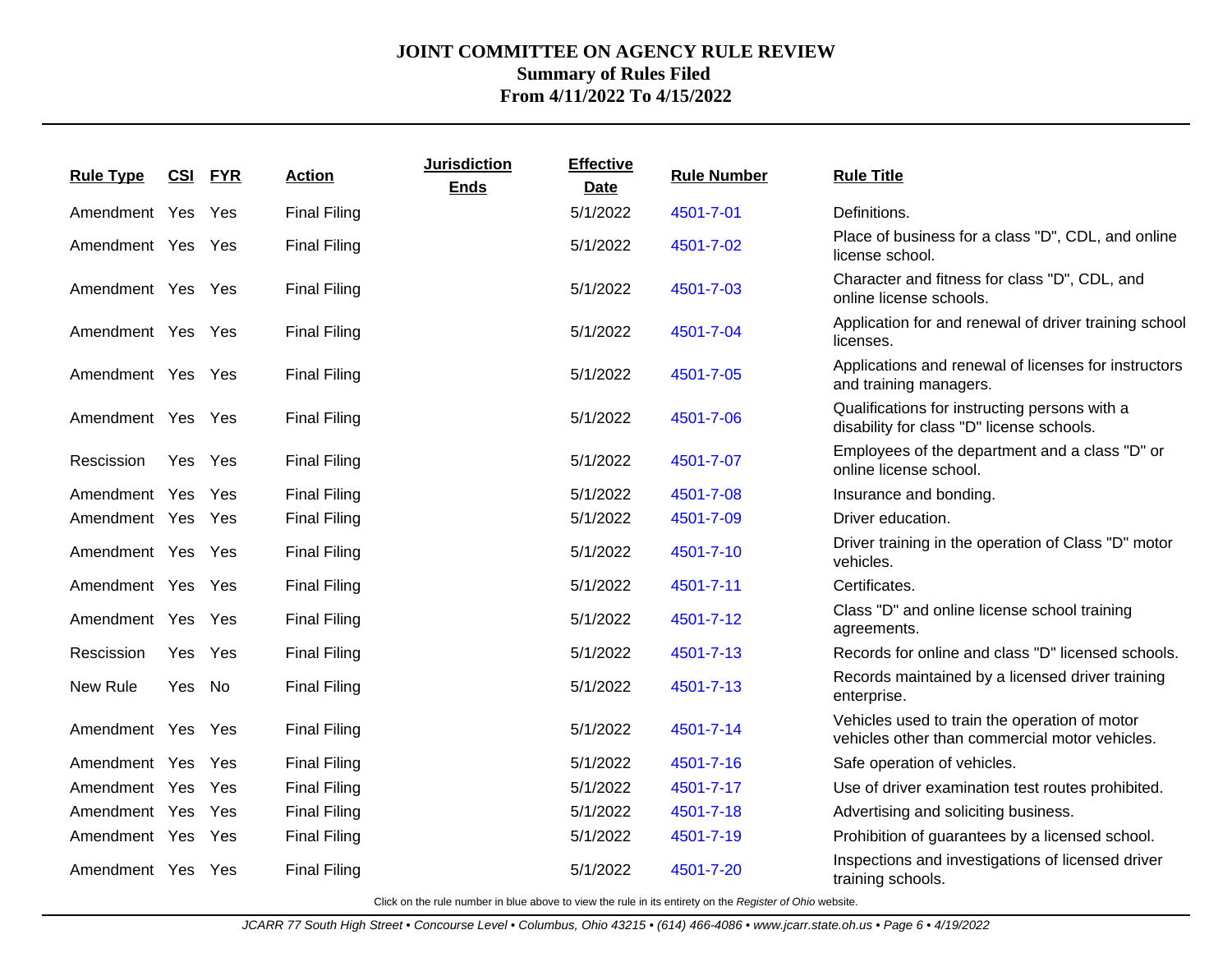| Amendment Yes Yes                |         |     | <b>Final Filing</b> | 5/1/2022 | 4501-7-21 | The director may take action against a license of a<br>class "D" or online school, training manager, online<br>instructor or instructor. |
|----------------------------------|---------|-----|---------------------|----------|-----------|------------------------------------------------------------------------------------------------------------------------------------------|
| Rescission                       | Yes     | Yes | <b>Final Filing</b> | 5/1/2022 | 4501-7-22 | Place of business for a CDL school and office.                                                                                           |
| Rescission                       | Yes     | Yes | <b>Final Filing</b> | 5/1/2022 | 4501-7-23 | Character and fitness for CDL schools.                                                                                                   |
| Rescission                       | Yes Yes |     | <b>Final Filing</b> | 5/1/2022 | 4501-7-24 | Application for and renewal of a CDL school<br>license.                                                                                  |
| Rescission                       | Yes Yes |     | <b>Final Filing</b> | 5/1/2022 | 4501-7-25 | Application for and renewal of CDL school<br>instructor and training manager licenses.                                                   |
| Rescission                       | Yes     | Yes | <b>Final Filing</b> | 5/1/2022 | 4501-7-26 | Employees of the department and a CDL school.                                                                                            |
| Rescission                       | Yes Yes |     | <b>Final Filing</b> | 5/1/2022 | 4501-7-27 | Insurance and bonding for training the operation of<br>commercial motor vehicles.                                                        |
| Rescission                       | Yes     | Yes | <b>Final Filing</b> | 5/1/2022 | 4501-7-28 | Training required for the operation of commercial<br>motor vehicles.                                                                     |
| New Rule                         | Yes No  |     | <b>Final Filing</b> | 5/1/2022 | 4501-7-28 | Training required for the operation of commercial<br>motor vehicles.                                                                     |
| Amendment                        | Yes     | Yes | <b>Final Filing</b> | 5/1/2022 | 4501-7-29 | CDL school training agreements.                                                                                                          |
| Rescission                       | Yes     | Yes | <b>Final Filing</b> | 5/1/2022 | 4501-7-30 | CDL school records.                                                                                                                      |
| Amendment Yes                    |         | Yes | <b>Final Filing</b> | 5/1/2022 | 4501-7-31 | Vehicles used to train in the operation of<br>commercial motor vehicles.                                                                 |
| Rescission                       | Yes     | Yes | <b>Final Filing</b> | 5/1/2022 | 4501-7-32 | Safe operation of vehicles for a CDL school.                                                                                             |
| Rescission                       | Yes Yes |     | <b>Final Filing</b> | 5/1/2022 | 4501-7-33 | Use of driver examination test routes by a CDL<br>school prohibited.                                                                     |
| Rescission                       | Yes     | Yes | <b>Final Filing</b> | 5/1/2022 | 4501-7-34 | Advertising and soliciting business by a CDL<br>school.                                                                                  |
| Rescission                       | Yes     | Yes | <b>Final Filing</b> | 5/1/2022 | 4501-7-35 | Prohibition of guarantees by a CDL school.                                                                                               |
| Rescission                       | Yes     | Yes | <b>Final Filing</b> | 5/1/2022 | 4501-7-36 | Inspections and investigations of CDL schools.                                                                                           |
| Rescission                       | Yes     | Yes | <b>Final Filing</b> | 5/1/2022 | 4501-7-37 | The director may take action against a license of a<br>CDL school, training manager, or instructor.                                      |
| New Rule                         | Yes     | No  | <b>Final Filing</b> | 5/1/2022 | 4501-7-37 | Disqualifying offenses.                                                                                                                  |
| Amendment Yes                    |         | Yes | <b>Final Filing</b> | 5/1/2022 | 4501-7-38 | Process for armed forces applications.                                                                                                   |
| Amendment Yes Yes                |         |     | <b>Final Filing</b> | 5/1/2022 | 4501-7-39 | Incorporated by reference.                                                                                                               |
| 16 Department of Public Safety . |         |     |                     |          |           |                                                                                                                                          |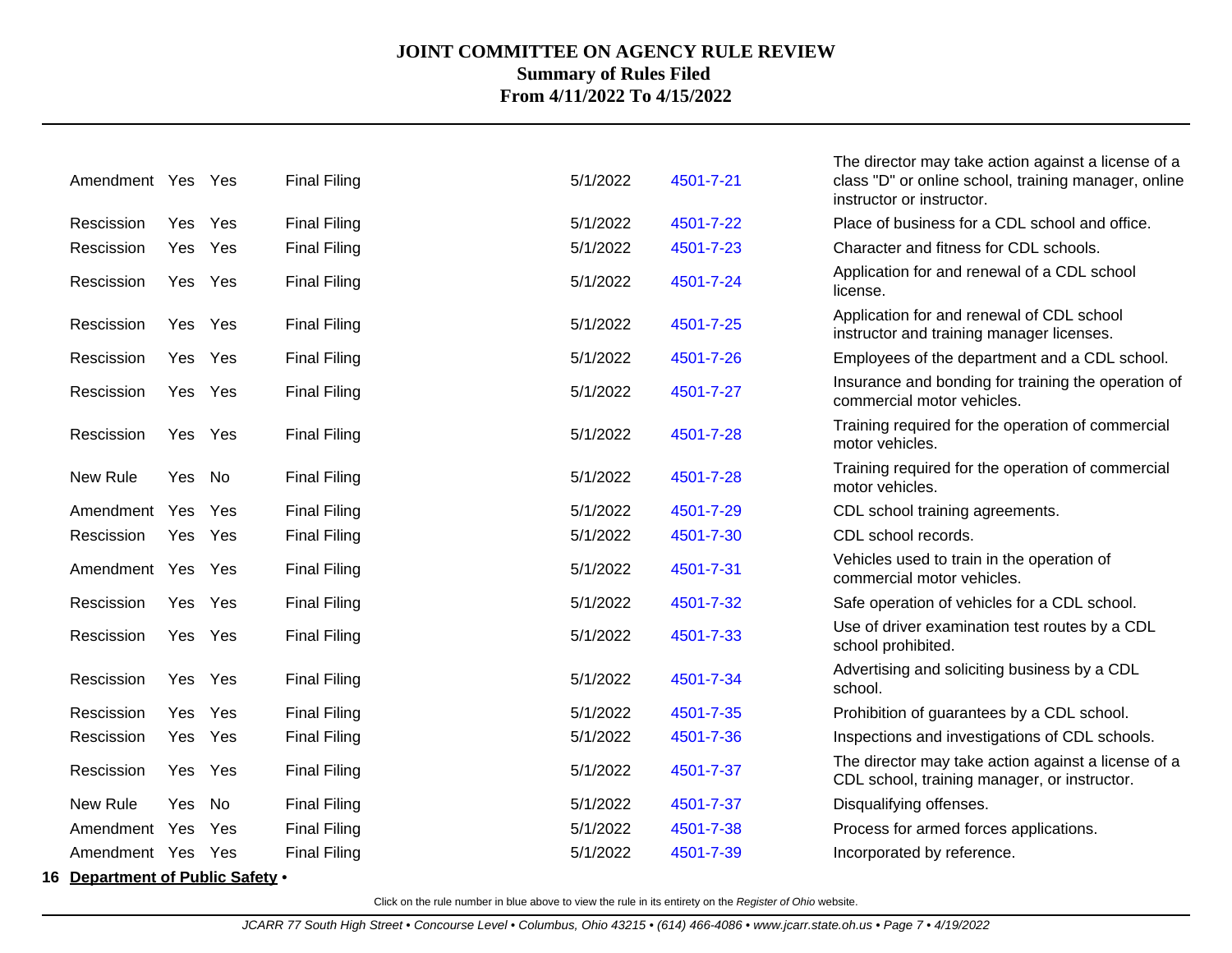Department Contact: Joseph Kirk (614-466-5605)

| Total Rules: 16                     |     |            |                                                 |                                    | Original Filing Date: 2/4/2022  |                    | Public Hearing: 3/7/2022                                                              |  |
|-------------------------------------|-----|------------|-------------------------------------------------|------------------------------------|---------------------------------|--------------------|---------------------------------------------------------------------------------------|--|
| <b>Rule Type</b>                    | CSI | <u>FYR</u> | <b>Action</b>                                   | <b>Jurisdiction</b><br><b>Ends</b> | <b>Effective</b><br><b>Date</b> | <b>Rule Number</b> | <b>Rule Title</b>                                                                     |  |
| Amendment                           | Yes | Yes        | <b>Final Filing</b>                             |                                    | 5/1/2022                        | 4501-21-01         | Definitions.                                                                          |  |
| Rescission                          | No  | Yes        | <b>Final Filing</b>                             |                                    | 5/1/2022                        | 4501-21-03         | Place of business.                                                                    |  |
| New Rule                            | Yes | No         | <b>Final Filing</b>                             |                                    | 5/1/2022                        | 4501-21-03         | Place of Business.                                                                    |  |
| Amendment Yes                       |     | Yes        | <b>Final Filing</b>                             |                                    | 5/1/2022                        | 4501-21-04         | Character and fitness.                                                                |  |
| Amendment Yes                       |     | Yes        | <b>Final Filing</b>                             |                                    | 5/1/2022                        | 4501-21-05         | Application for and renewal of remedial driving<br>course approval.                   |  |
| Amendment Yes                       |     | Yes        | <b>Final Filing</b>                             |                                    | 5/1/2022                        | 4501-21-06         | Course curriculum.                                                                    |  |
| Amendment Yes                       |     | Yes        | <b>Final Filing</b>                             |                                    | 5/1/2022                        | 4501-21-07         | Performance bond; escrow account.                                                     |  |
| Amendment Yes                       |     | Yes        | <b>Final Filing</b>                             |                                    | 5/1/2022                        | 4501-21-08         | Advertising and soliciting business.                                                  |  |
| Amendment Yes                       |     | Yes        | <b>Final Filing</b>                             |                                    | 5/1/2022                        | 4501-21-11         | Enrollment contract.                                                                  |  |
| Amendment Yes                       |     | Yes        | <b>Final Filing</b>                             |                                    | 5/1/2022                        | 4501-21-12         | Records and certificates of completion.                                               |  |
| Amendment Yes                       |     | Yes        | <b>Final Filing</b>                             |                                    | 5/1/2022                        | 4501-21-13         | Classrooms.                                                                           |  |
| Amendment Yes                       |     | Yes        | <b>Final Filing</b>                             |                                    | 5/1/2022                        | 4501-21-14         | Technology-based method(s).                                                           |  |
| Amendment Yes Yes                   |     |            | <b>Final Filing</b>                             |                                    | 5/1/2022                        | 4501-21-15         | Ranges, vehicles, and insurance for advanced<br>juvenile driver improvement programs. |  |
| Amendment Yes                       |     | Yes        | <b>Final Filing</b>                             |                                    | 5/1/2022                        | 4501-21-16         | Instructors for remedial programs.                                                    |  |
| Amendment Yes                       |     | Yes        | <b>Final Filing</b>                             |                                    | 5/1/2022                        | 4501-21-17         | Incorporated by reference.                                                            |  |
| New Rule                            | Yes | No         | <b>Final Filing</b>                             |                                    | 5/1/2022                        | 4501-21-18         | Disqualifying offenses.                                                               |  |
| Ohio Department of Medicaid .<br>17 |     |            |                                                 |                                    |                                 |                    |                                                                                       |  |
|                                     |     |            | Department Contact: Tommi Potter (614-752-3877) |                                    |                                 |                    |                                                                                       |  |
| <b>Total Rules: 1</b>               |     |            |                                                 |                                    | Original Filing Date: 4/26/2021 |                    | Public Hearing: 5/27/2021                                                             |  |
|                                     |     |            |                                                 | . Iurisdiction                     | <b>Fffective</b>                |                    |                                                                                       |  |

**Rule Type CSI FYR Action Jurisdiction Ends Effective Date Rule Number Rule Title** New Rule Yes No Refiled Filing 5/13/2022 [5160-1-42](http://www.registerofohio.state.oh.us/jsps/publicdisplayrules/processPublicDisplayRules.jsp?entered_rule_no=5160-1-42&doWhat=GETBYRULENUM&raID=0) Provider credentialing.

**18 Ohio Ethics Commission** •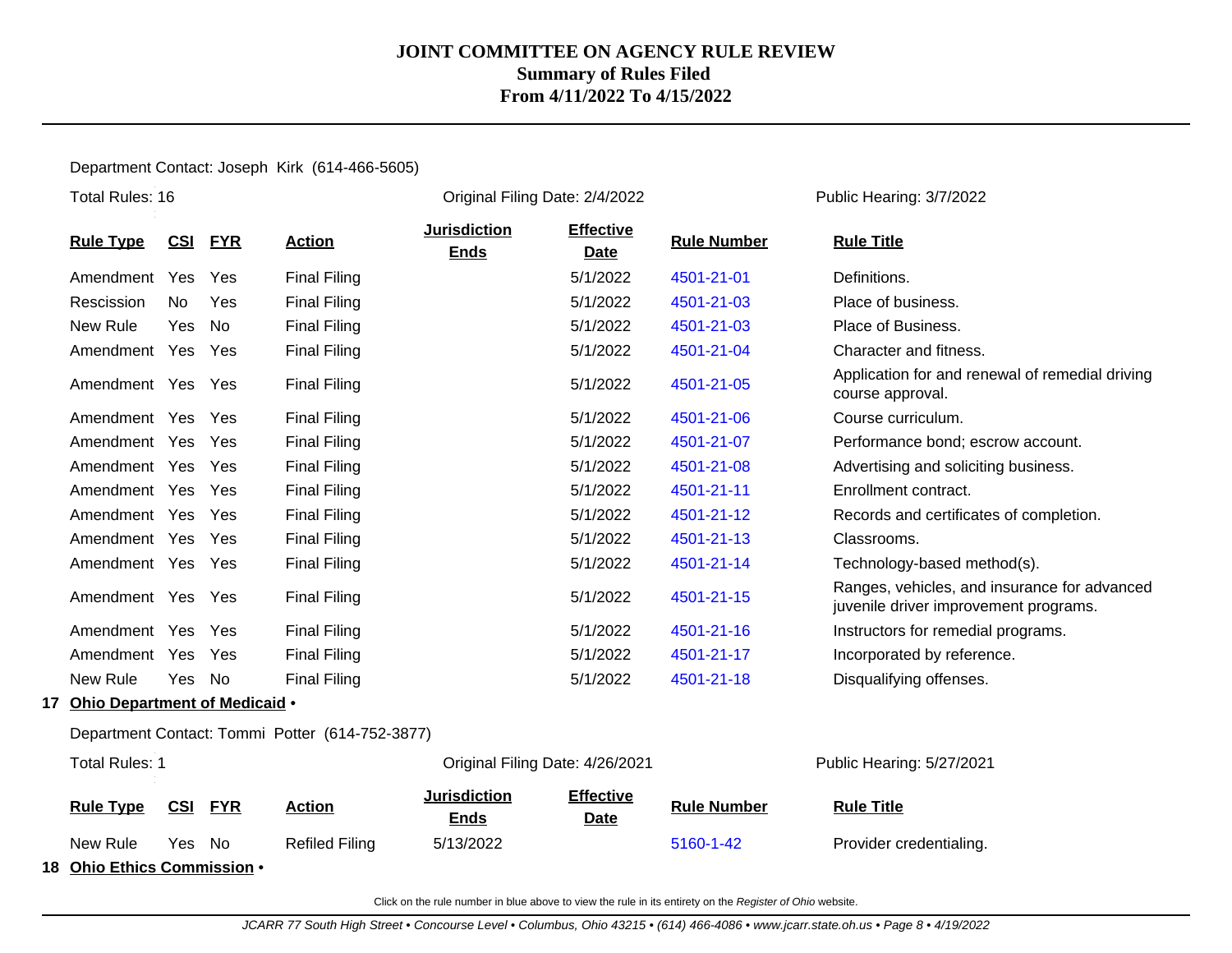Department Contact: James E. Hood (614-314-0211)

|    | Total Rules: 9           |            |            |                                                  |                                    | Original Filing Date: 3/30/2022 |                    | Public Hearing:                                                                                                                                                                           |  |
|----|--------------------------|------------|------------|--------------------------------------------------|------------------------------------|---------------------------------|--------------------|-------------------------------------------------------------------------------------------------------------------------------------------------------------------------------------------|--|
|    | <b>Rule Type</b>         | <u>CSI</u> | <b>FYR</b> | <b>Action</b>                                    | <b>Jurisdiction</b><br><b>Ends</b> | <b>Effective</b><br><b>Date</b> | <b>Rule Number</b> | <b>Rule Title</b>                                                                                                                                                                         |  |
|    | No Change                | No         | Yes        | <b>Withdrawn Final</b><br>Filing                 |                                    |                                 | 102:102-3-04       | Advisory processes; telephone and electronic mail<br>guidance.                                                                                                                            |  |
|    | No Change                | No         | Yes        | Withdrawn Final<br>Filing                        |                                    |                                 | 102:102-3-06       | Advisory processes; availability and distribution.                                                                                                                                        |  |
|    | No Change                | No         | Yes        | <b>Withdrawn Final</b><br>Filing                 |                                    |                                 | 102:102-3-08       | Travel expenses paid or reimbursed by non-agency<br>sources for travel to conferences, seminars, or<br>similar events.                                                                    |  |
|    | No Change                | No         | Yes        | <b>Withdrawn Final</b><br>Filing                 |                                    |                                 | 102:102-5-03       | Financial disclosure filing requirement; persons of<br>equivalent rank to directors, assistant directors,<br>deputy directors, or division chiefs of state<br>administrative departments. |  |
|    | No Change                | No         | Yes        | <b>Withdrawn Final</b><br>Filing                 |                                    |                                 | 102:102-5-06       | Financial disclosure filing requirement; public<br>officials subject to multiple filing requirements;<br>voluntary filers.                                                                |  |
|    | No Change                | No         | Yes        | <b>Withdrawn Final</b><br>Filing                 |                                    |                                 | 102:102-5-07       | Review of filed statements to determine<br>completeness.                                                                                                                                  |  |
|    | No Change                | No         | Yes        | <b>Withdrawn Final</b><br>Filing                 |                                    |                                 | 102:102-5-13       | Financial disclosure statement complaints.                                                                                                                                                |  |
|    | No Change                | No         | Yes        | <b>Withdrawn Final</b><br>Filing                 |                                    |                                 | 102:102-7-03       | Investigative Committee.                                                                                                                                                                  |  |
|    | No Change                | No         | Yes        | Withdrawn Final<br>Filing                        |                                    |                                 | 102:102-9-09       | Hearing Examiners.                                                                                                                                                                        |  |
| 19 | Ohio Ethics Commission . |            |            |                                                  |                                    |                                 |                    |                                                                                                                                                                                           |  |
|    |                          |            |            | Department Contact: James E. Hood (614-314-0211) |                                    |                                 |                    |                                                                                                                                                                                           |  |
|    | Total Rules: 9           |            |            |                                                  |                                    | Original Filing Date: 4/13/2022 |                    | Public Hearing:                                                                                                                                                                           |  |
|    | <b>Rule Type</b>         | CSI        | <b>FYR</b> | <b>Action</b>                                    | <b>Jurisdiction</b><br><b>Ends</b> | <b>Effective</b><br><b>Date</b> | <b>Rule Number</b> | <b>Rule Title</b>                                                                                                                                                                         |  |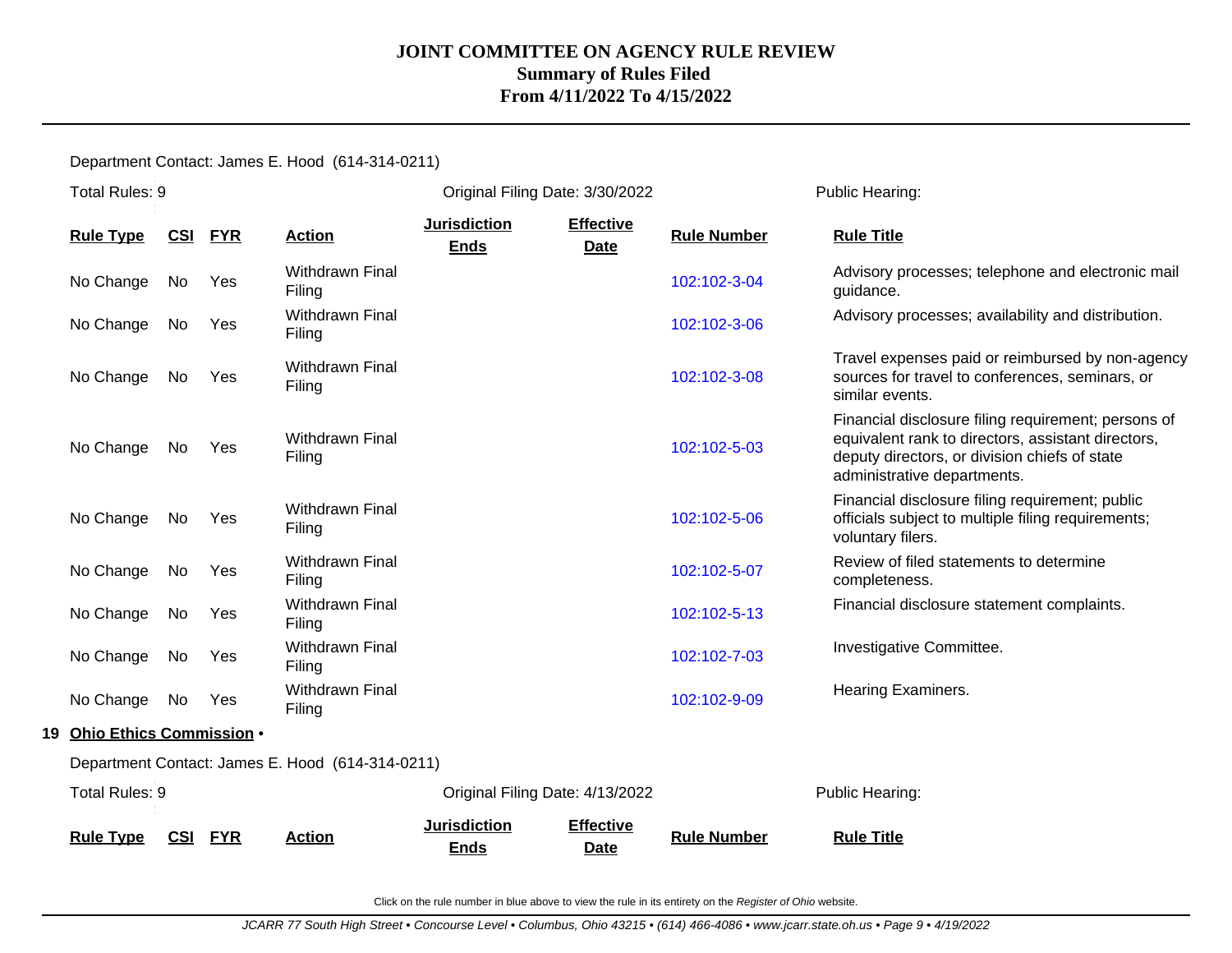| No Change | No. | Yes | <b>FYR</b> | 7/12/2022 | 102-3-04       | Advisory processes; telephone and electronic mail<br>guidance.                                                                                                                            |
|-----------|-----|-----|------------|-----------|----------------|-------------------------------------------------------------------------------------------------------------------------------------------------------------------------------------------|
| No Change | No. | Yes | <b>FYR</b> | 7/12/2022 | 102-3-06       | Advisory processes; availability and distribution.                                                                                                                                        |
| No Change | No  | Yes | <b>FYR</b> | 7/12/2022 | $102 - 3 - 08$ | Travel expenses paid or reimbursed by non-agency<br>sources for travel to conferences, seminars, or<br>similar events.                                                                    |
| No Change | No. | Yes | <b>FYR</b> | 7/12/2022 | $102 - 5 - 03$ | Financial disclosure filing requirement; persons of<br>equivalent rank to directors, assistant directors,<br>deputy directors, or division chiefs of state<br>administrative departments. |
| No Change | No  | Yes | <b>FYR</b> | 7/12/2022 | 102-5-06       | Financial disclosure filing requirement; public<br>officials subject to multiple filing requirements;<br>voluntary filers.                                                                |
| No Change | No  | Yes | <b>FYR</b> | 7/12/2022 | 102-5-07       | Review of filed statements to determine<br>completeness.                                                                                                                                  |
| No Change | No. | Yes | <b>FYR</b> | 7/12/2022 | $102 - 5 - 13$ | Financial disclosure statement complaints.                                                                                                                                                |
| No Change | No  | Yes | <b>FYR</b> | 7/12/2022 | $102 - 7 - 03$ | Investigative committee.                                                                                                                                                                  |
| No Change | No. | Yes | <b>FYR</b> | 7/12/2022 | $102 - 9 - 09$ | Hearing examiners.                                                                                                                                                                        |
|           |     |     |            |           |                |                                                                                                                                                                                           |

## **Rules Filed On 4/14/2022**

#### **20 Architects Board** •

Department Contact: Shannon Himes (614-466-1327)

| Total Rules: 4                       |            |            |                       |                                    | Original Filing Date: 11/30/2021 | Public Hearing: 1/4/2022 |                   |
|--------------------------------------|------------|------------|-----------------------|------------------------------------|----------------------------------|--------------------------|-------------------|
| <b>Rule Type</b>                     | <b>CSI</b> | <b>FYR</b> | <b>Action</b>         | <b>Jurisdiction</b><br><b>Ends</b> | <b>Effective</b><br><b>Date</b>  | <b>Rule Number</b>       | <b>Rule Title</b> |
| Amendment Yes                        |            | Yes        | Refiled Filing        | 5/14/2022                          |                                  | 4703-1-01                | Definitions.      |
| Amendment Yes                        |            | Yes        | <b>Refiled Filing</b> | 5/14/2022                          |                                  | 4703-1-02                | Applications.     |
| Amendment Yes                        |            | Yes        | <b>Refiled Filing</b> | 5/14/2022                          |                                  | 4703-1-03                | Certificates.     |
| Amendment Yes Yes                    |            |            | <b>Refiled Filing</b> | 5/14/2022                          |                                  | 4703-1-04                | Fees.             |
| 21 Bureau of Workers' Compensation . |            |            |                       |                                    |                                  |                          |                   |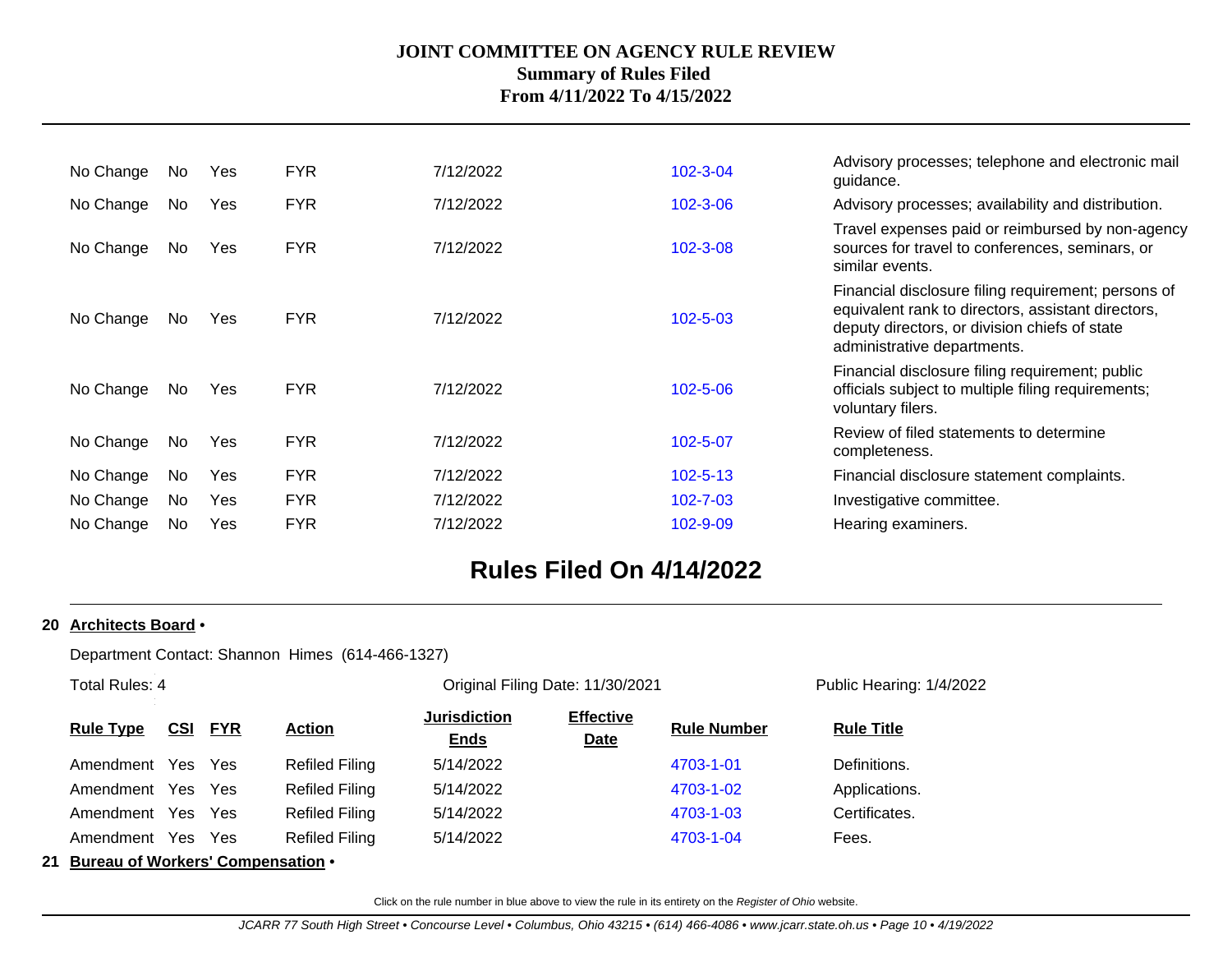Department Contact: Aniko Nagy (614-466-3293)

| <b>Total Rules: 2</b> |            |                |                                                                     |                                    | Original Filing Date: 2/7/2022  |                                                                                                          | Public Hearing: 3/17/2022                                                   |
|-----------------------|------------|----------------|---------------------------------------------------------------------|------------------------------------|---------------------------------|----------------------------------------------------------------------------------------------------------|-----------------------------------------------------------------------------|
| <b>Rule Type</b>      |            | <b>CSI FYR</b> | <b>Action</b>                                                       | <b>Jurisdiction</b><br><b>Ends</b> | <b>Effective</b><br><b>Date</b> | <b>Rule Number</b>                                                                                       | <b>Rule Title</b>                                                           |
| Amendment Yes         |            | No             | <b>Final Filing</b>                                                 |                                    | 5/1/2022                        | 4123-3-08                                                                                                | Preparation and filing of applications for<br>compensation and/or benefits. |
| Amendment Yes         |            | No             | <b>Final Filing</b>                                                 |                                    | 5/1/2022                        | 4123-3-10                                                                                                | Awards.                                                                     |
|                       |            |                | 22 Department of Agriculture · Fairs and Amusement Rides            |                                    |                                 |                                                                                                          |                                                                             |
|                       |            |                | Department Contact: Jacquelyn Rachelle Keller-Potvin (614-728-6340) |                                    |                                 |                                                                                                          |                                                                             |
| Total Rules: 40       |            |                |                                                                     |                                    | Original Filing Date: 3/25/2022 |                                                                                                          | Public Hearing: 4/26/2022                                                   |
| <b>Rule Type</b>      | <u>CSI</u> | <b>FYR</b>     | <b>Action</b>                                                       | <b>Jurisdiction</b><br><b>Ends</b> | <b>Effective</b><br><b>Date</b> | <b>Rule Number</b>                                                                                       | <b>Rule Title</b>                                                           |
| Amendment Yes         |            | Yes            | <b>Revised Filing</b>                                               | 5/29/2022                          |                                 | $901:9 - 1 - 01$                                                                                         | Amusement ride or device permit.                                            |
| Amendment Yes         |            | Yes            | <b>Revised Filing</b>                                               | 5/29/2022                          |                                 | $901:9 - 1 - 02$                                                                                         | Powers of the director.                                                     |
| Amendment Yes Yes     |            |                | <b>Revised Filing</b>                                               | 5/29/2022                          |                                 | 901:9-1-03                                                                                               | Prohibitions.                                                               |
| Amendment Yes Yes     |            |                | <b>Revised Filing</b>                                               | 5/29/2022                          |                                 | 901:9-1-04                                                                                               | Procedure for safety inspection of amusement rides<br>or devices.           |
| Amendment Yes         |            | Yes            | <b>Revised Filing</b>                                               | 5/29/2022                          |                                 | 901:9-1-04.1                                                                                             | Fatigue and corrosion review.                                               |
| Amendment Yes Yes     |            |                | <b>Revised Filing</b>                                               | 5/29/2022                          |                                 | 901:9-1-04.2                                                                                             | Inspection requirements.                                                    |
| Amendment Yes Yes     |            |                | <b>Revised Filing</b>                                               | 5/29/2022                          |                                 | $901:9 - 1 - 06$                                                                                         | Additional operation procedures for amusement<br>rides and devices.         |
| Amendment Yes Yes     |            |                | <b>Revised Filing</b>                                               | 5/29/2022                          |                                 | 901:9-1-06.1                                                                                             | Safety standards for inflatable amusement devices.                          |
| Amendment Yes Yes     |            |                | <b>Revised Filing</b>                                               | 5/29/2022                          |                                 | 901:9-1-07                                                                                               | Rules pertaining to signage for amusement rides<br>and devices.             |
| Amendment Yes Yes     |            |                | <b>Revised Filing</b>                                               | 5/29/2022                          |                                 | 901:9-1-08                                                                                               | Standard definitions of terms relating to<br>amusement rides or devices.    |
| Amendment Yes Yes     |            |                | <b>Revised Filing</b>                                               | 5/29/2022                          |                                 | 901:9-1-09                                                                                               | Violations and fines.                                                       |
| Amendment Yes Yes     |            |                | <b>Revised Filing</b>                                               | 5/29/2022                          |                                 | $901:9 - 1 - 14$                                                                                         | Water quality for aquatic devices using chemically<br>treated water.        |
| Amendment Yes Yes     |            |                | <b>Revised Filing</b>                                               | 5/29/2022                          |                                 | 901:9-1-14.1                                                                                             | Ultraviolet disinfection systems for full body contact<br>aquatic devices.  |
|                       |            |                |                                                                     |                                    |                                 | Click on the rule number in blue above to view the rule in its entirety on the Register of Ohio website. |                                                                             |

JCARR 77 South High Street • Concourse Level • Columbus, Ohio 43215 • (614) 466-4086 • www.jcarr.state.oh.us • Page 11 • 4/19/2022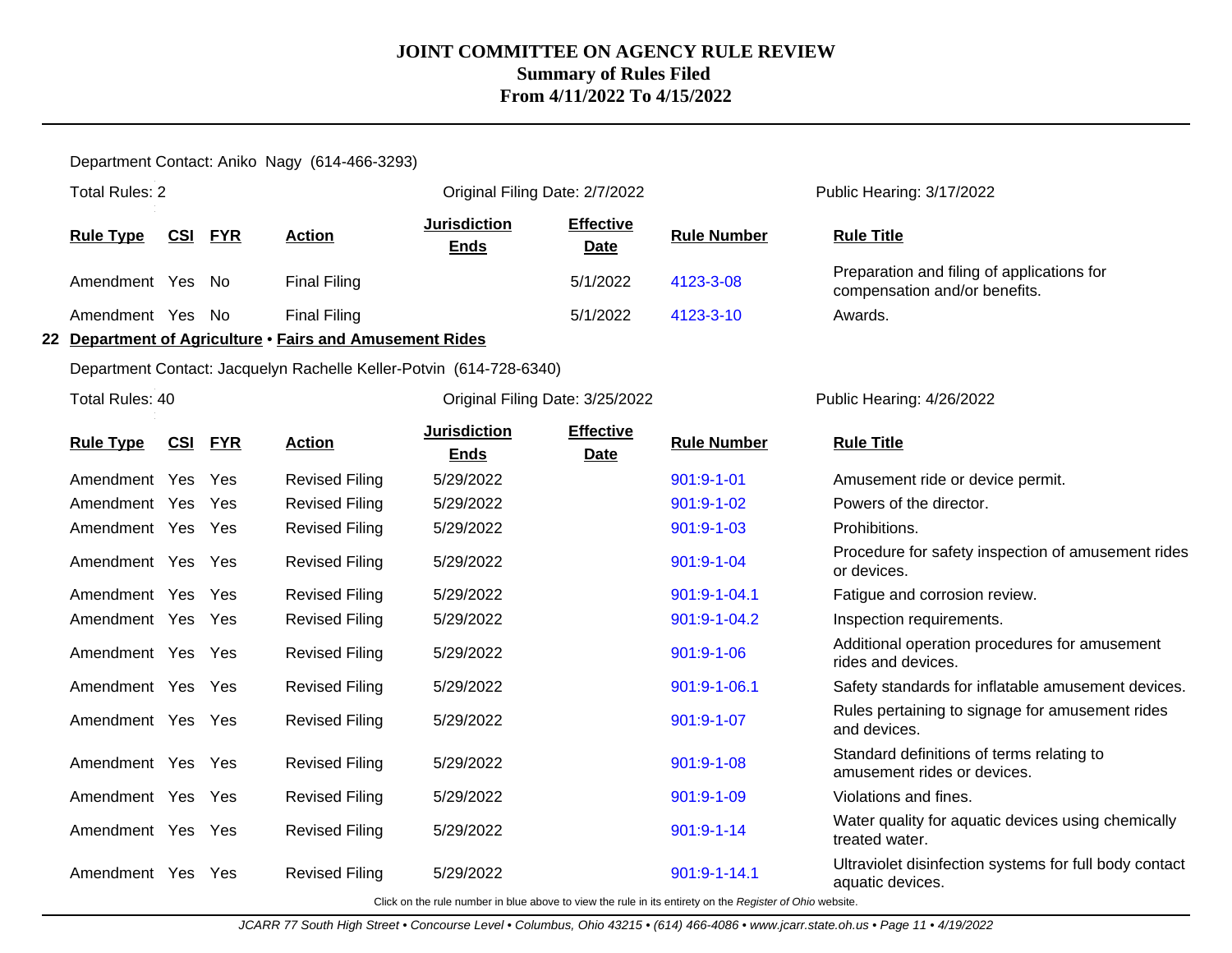| Amendment Yes     | Yes        | <b>Revised Filing</b> | 5/29/2022 | $901:9 - 1 - 21$ | Purpose and scope.                                                            |
|-------------------|------------|-----------------------|-----------|------------------|-------------------------------------------------------------------------------|
| Amendment Yes     | Yes        | <b>Revised Filing</b> | 5/29/2022 | 901:9-1-22       | Definitions.                                                                  |
| Amendment Yes     | Yes        | <b>Revised Filing</b> | 5/29/2022 | 901:9-1-23       | Permit application.                                                           |
| Amendment Yes     | Yes        | <b>Revised Filing</b> | 5/29/2022 | 901:9-1-24       | Safety space.                                                                 |
| Amendment Yes     | Yes        | <b>Revised Filing</b> | 5/29/2022 | 901:9-1-25       | Platform safe working load.                                                   |
| Amendment Yes     | Yes        | <b>Revised Filing</b> | 5/29/2022 | $901:9 - 1 - 26$ | Lowering system.                                                              |
| Amendment Yes     | Yes        | <b>Revised Filing</b> | 5/29/2022 | 901:9-1-27       | Cranes.                                                                       |
| Amendment Yes     | Yes        | <b>Revised Filing</b> | 5/29/2022 | 901:9-1-28       | Suspended personnel platforms.                                                |
| Amendment Yes     | Yes        | <b>Revised Filing</b> | 5/29/2022 | 901:9-1-29       | Bungee cord specifications.                                                   |
| Amendment Yes     | <b>Yes</b> | <b>Revised Filing</b> | 5/29/2022 | 901:9-1-30       | Jumper harness and hardware.                                                  |
| Amendment Yes     | Yes        | <b>Revised Filing</b> | 5/29/2022 | 901:9-1-31       | Testing and inspection.                                                       |
| Amendment Yes     | Yes        | <b>Revised Filing</b> | 5/29/2022 | 901:9-1-32       | Replacement of rigging and equipment.                                         |
| Amendment Yes Yes |            | <b>Revised Filing</b> | 5/29/2022 | 901:9-1-33       | Identification of equipment, rigging, bungee cord<br>and safety equipment.    |
| Amendment Yes Yes |            | <b>Revised Filing</b> | 5/29/2022 | 901:9-1-34       | Landing/recovery area including the area<br>immediately under the jump space. |
| Amendment Yes     | <b>Yes</b> | <b>Revised Filing</b> | 5/29/2022 | 901:9-1-35       | Site requirements.                                                            |
| Amendment Yes     | Yes        | <b>Revised Filing</b> | 5/29/2022 | 901:9-1-36       | Jumper requirements.                                                          |
| Amendment Yes     | <b>Yes</b> | <b>Revised Filing</b> | 5/29/2022 | 901:9-1-37       | Staff and duties.                                                             |
| Amendment Yes     | Yes        | <b>Revised Filing</b> | 5/29/2022 | 901:9-1-38       | Site operating manual.                                                        |
| Amendment Yes     | Yes        | <b>Revised Filing</b> | 5/29/2022 | 901:9-1-39       | Emergency provisions and procedures.                                          |
| Amendment Yes     | <b>Yes</b> | <b>Revised Filing</b> | 5/29/2022 | 901:9-1-40       | Prohibited activities.                                                        |
| Amendment Yes     | Yes        | <b>Revised Filing</b> | 5/29/2022 | $901:9 - 1 - 41$ | Nets.                                                                         |
| Amendment Yes     | Yes        | <b>Revised Filing</b> | 5/29/2022 | $901:9 - 1 - 42$ | Go kart terminology.                                                          |
| Amendment Yes     | Yes        | <b>Revised Filing</b> | 5/29/2022 | 901:9-1-43       | Design and manufacture.                                                       |
| Amendment Yes     | Yes        | <b>Revised Filing</b> | 5/29/2022 | $901:9 - 1 - 44$ | Track design and construction.                                                |
| Amendment Yes     | Yes        | <b>Revised Filing</b> | 5/29/2022 | $901:9 - 1 - 45$ | Concession go kart facility operations.                                       |
| Amendment Yes     | Yes        | <b>Revised Filing</b> | 5/29/2022 | $901:9 - 1 - 46$ | Go kart track plan review.                                                    |
| Amendment Yes Yes |            | <b>Revised Filing</b> | 5/29/2022 | 901:9-1-47       | Exemptions.                                                                   |
|                   |            |                       |           |                  |                                                                               |

**23 Department of Developmental Disabilities** • **Community Services**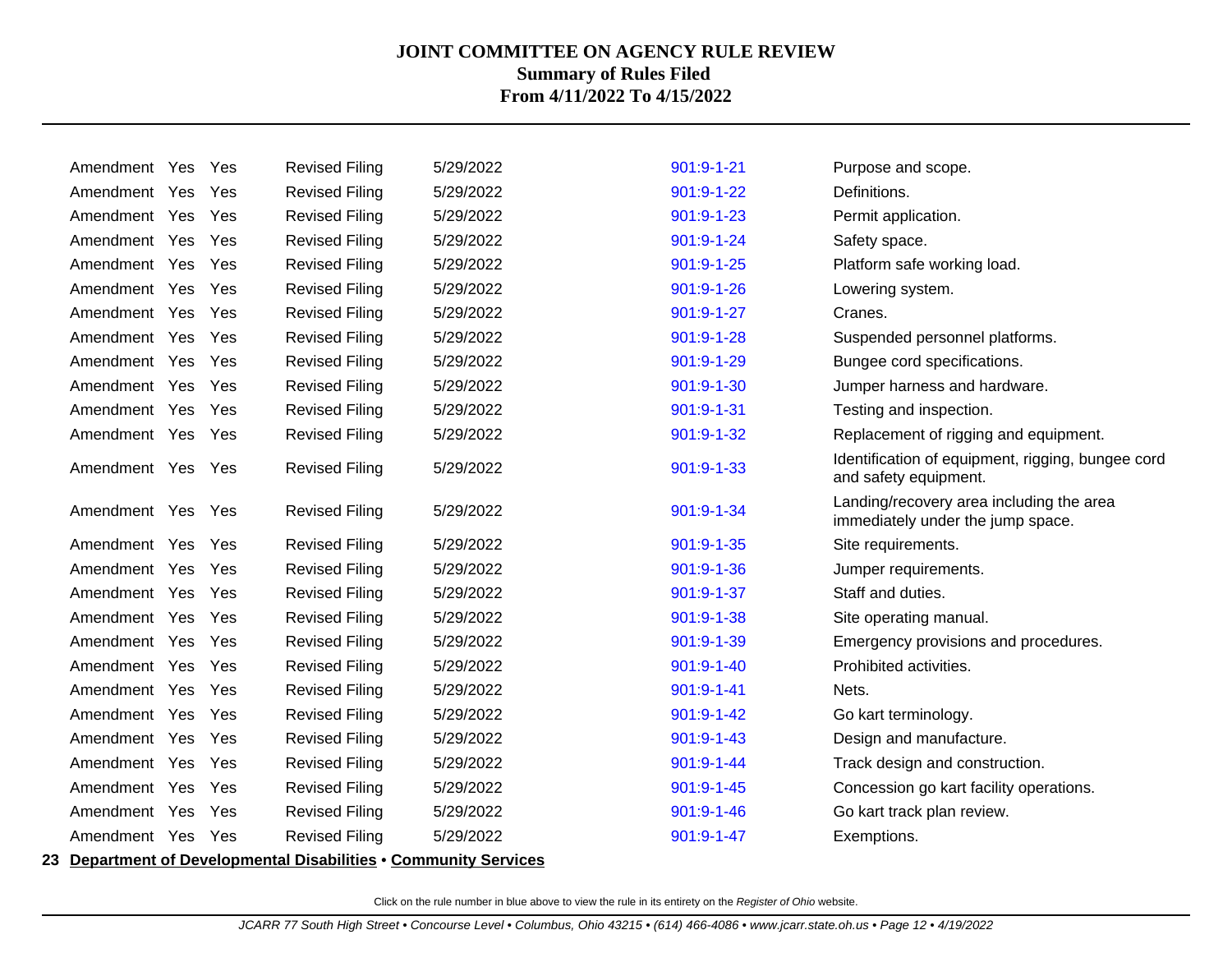## Department Contact: Becky Phillips (614-644-7393)

| <b>Total Rules: 4</b> |            |            |                                                   | Original Filing Date: 4/14/2022    |                                 |                    | Public Hearing: 5/17/2022                                                                                                                                                                                                              |
|-----------------------|------------|------------|---------------------------------------------------|------------------------------------|---------------------------------|--------------------|----------------------------------------------------------------------------------------------------------------------------------------------------------------------------------------------------------------------------------------|
| <b>Rule Type</b>      | <u>CSI</u> | <b>FYR</b> | <b>Action</b>                                     | <b>Jurisdiction</b><br><b>Ends</b> | <b>Effective</b><br>Date        | <b>Rule Number</b> | <b>Rule Title</b>                                                                                                                                                                                                                      |
| Rescission            | Yes Yes    |            | <b>Original Filing</b>                            | 6/18/2022                          |                                 | 5123:2-9-28        | Home and community-based services waivers<br>- nutrition services under the individual options<br>waiver.                                                                                                                              |
| Rescission            | Yes Yes    |            | <b>Original Filing</b>                            | 6/18/2022                          |                                 | 5123:2-9-36        | Home and community-based services waivers -<br>interpreter services under the individual options<br>waiver.                                                                                                                            |
| Rescission            | Yes Yes    |            | <b>Original Filing</b>                            | 6/18/2022                          |                                 | 5123:2-9-37        | Home and community-based services waivers<br>- waiver nursing delegation under the individual<br>options, level one, and self-empowered life funding<br>waivers.                                                                       |
| Rescission            | Yes Yes    |            | <b>Original Filing</b>                            | 6/18/2022                          |                                 | 5123:2-9-38        | Home and community-based services waivers -<br>social work under the individual options waiver.                                                                                                                                        |
|                       |            |            | 24 Department of Developmental Disabilities .     |                                    |                                 |                    |                                                                                                                                                                                                                                        |
|                       |            |            | Department Contact: Becky Phillips (614-644-7393) |                                    |                                 |                    |                                                                                                                                                                                                                                        |
| Total Rules: 15       |            |            |                                                   | Original Filing Date: 4/14/2022    |                                 |                    | Public Hearing: 5/17/2022                                                                                                                                                                                                              |
| <b>Rule Type</b>      | <u>CSI</u> | <b>FYR</b> | <b>Action</b>                                     | <b>Jurisdiction</b><br><b>Ends</b> | <b>Effective</b><br><b>Date</b> | <b>Rule Number</b> | <b>Rule Title</b>                                                                                                                                                                                                                      |
| Amendment Yes No      |            |            | <b>Original Filing</b>                            | 6/18/2022                          |                                 | 5123-9-06          | Home and community-based services waivers -<br>documentation and payment for services under the<br>individual options and level one waivers.                                                                                           |
| Amendment Yes         |            | No         | <b>Original Filing</b>                            | 6/18/2022                          |                                 | 5123-9-18          | Home and community-based services waivers -<br>non-medical transportation under the individual<br>options, level one, and self-empowered life funding<br>waivers.                                                                      |
| Amendment Yes         |            | No         | <b>Original Filing</b>                            | 6/18/2022                          |                                 | 5123-9-19          | Home and community-based services waivers -<br>general requirements for adult day support, career<br>planning, group employment support, individual<br>employment support, non-medical transportation,<br>and vocational habilitation. |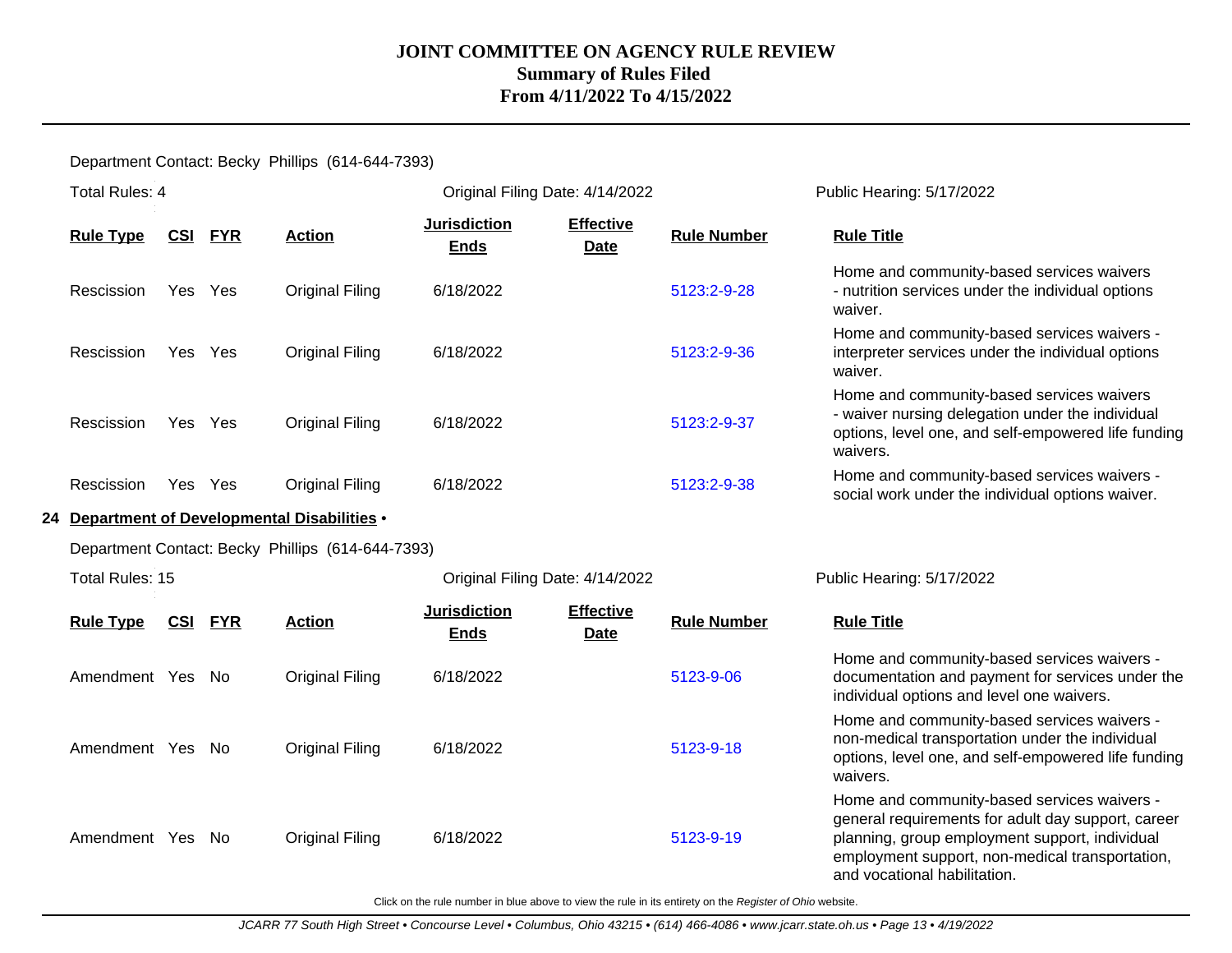| Amendment Yes No |     |         | <b>Original Filing</b> | 6/18/2022 | 5123-9-20 | Home and community-based services waivers -<br>money management under the individual options<br>and level one waivers.                                              |
|------------------|-----|---------|------------------------|-----------|-----------|---------------------------------------------------------------------------------------------------------------------------------------------------------------------|
| Amendment Yes No |     |         | <b>Original Filing</b> | 6/18/2022 | 5123-9-23 | Home and community-based services waivers -<br>environmental accessibility adaptations under the<br>individual options and level one waivers.                       |
| Amendment Yes No |     |         | <b>Original Filing</b> | 6/18/2022 | 5123-9-25 | Home and community-based services waivers -<br>specialized medical equipment and supplies under<br>the individual options and level one waivers.                    |
| New Rule         | Yes | No      | <b>Original Filing</b> | 6/18/2022 | 5123-9-26 | Home and community-based services waivers -<br>self-directed transportation under the individual<br>options, level one, and self-empowered life funding<br>waivers. |
| Rescission       |     | Yes Yes | <b>Original Filing</b> | 6/18/2022 | 5123-9-27 | Home and community-based services waivers -<br>emergency assistance under the level one waiver.                                                                     |
| Amendment Yes No |     |         | <b>Original Filing</b> | 6/18/2022 | 5123-9-29 | Home and community-based services waivers -<br>home-delivered meals under the individual options<br>and level one waivers.                                          |
| Amendment Yes No |     |         | <b>Original Filing</b> | 6/18/2022 | 5123-9-35 | Home and community-based services waivers -<br>remote support under the individual options, level<br>one, and self-empowered life funding waivers.                  |
| Amendment Yes No |     |         | <b>Original Filing</b> | 6/18/2022 | 5123-9-40 | Home and community-based services waivers -<br>administration of the self-empowered life funding<br>waiver.                                                         |
| Amendment Yes No |     |         | <b>Original Filing</b> | 6/18/2022 | 5123-9-41 | Home and community-based services waivers<br>- clinical/therapeutic intervention under the self-<br>empowered life funding waiver.                                  |
| Amendment Yes No |     |         | <b>Original Filing</b> | 6/18/2022 | 5123-9-43 | Home and community-based services waivers -<br>functional behavioral assessment under the self-<br>empowered life funding waiver.                                   |
| Amendment Yes No |     |         | <b>Original Filing</b> | 6/18/2022 | 5123-9-45 | Home and community-based services waivers -<br>participant-directed goods and services under the<br>self-empowered life funding waiver.                             |
| Amendment Yes    |     | . No    | <b>Original Filing</b> | 6/18/2022 | 5123-9-46 | Home and community-based services waivers -<br>participant/family stability assistance under the self-<br>empowered life funding waiver.                            |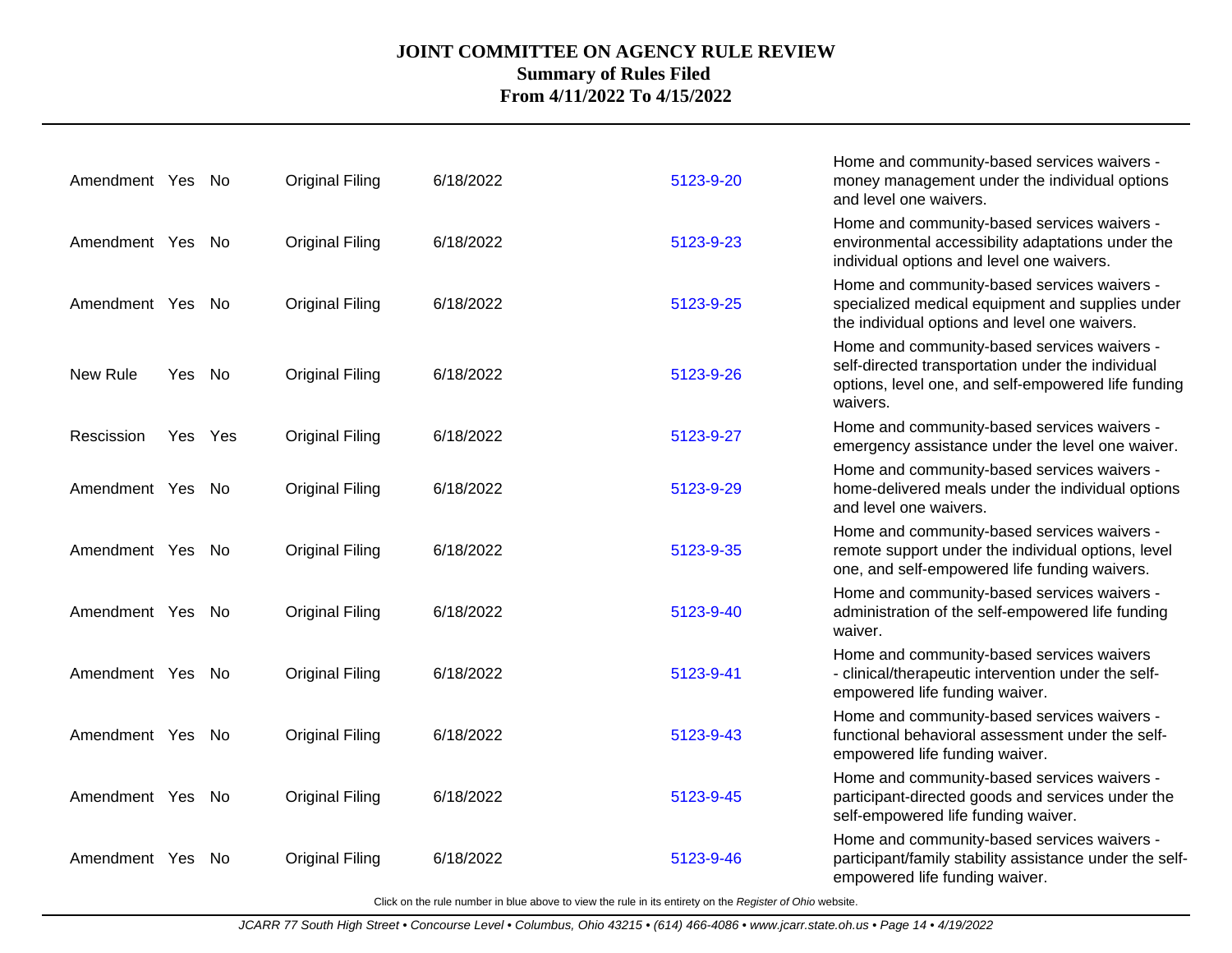#### **25 Department of Developmental Disabilities** •

Department Contact: Becky Phillips (614-644-7393)

|    | <b>Total Rules: 4</b>            |            |            |                                                                  | Original Filing Date: 4/14/2022                                                                          |                                 |                    | Public Hearing: 5/17/2022                                                                                                                                        |
|----|----------------------------------|------------|------------|------------------------------------------------------------------|----------------------------------------------------------------------------------------------------------|---------------------------------|--------------------|------------------------------------------------------------------------------------------------------------------------------------------------------------------|
|    | <b>Rule Type</b>                 | <b>CSI</b> | <b>FYR</b> | <b>Action</b>                                                    | <b>Jurisdiction</b><br><b>Ends</b>                                                                       | <b>Effective</b><br><b>Date</b> | <b>Rule Number</b> | <b>Rule Title</b>                                                                                                                                                |
|    | New Rule                         | Yes No     |            | <b>Original Filing</b>                                           | 6/18/2022                                                                                                |                                 | 5123-9-28          | Home and community-based services waivers<br>- nutrition services under the individual options<br>waiver.                                                        |
|    | New Rule                         | Yes No     |            | <b>Original Filing</b>                                           | 6/18/2022                                                                                                |                                 | 5123-9-36          | Home and community-based services waivers -<br>interpreter services under the individual options<br>waiver.                                                      |
|    | New Rule                         | Yes No     |            | <b>Original Filing</b>                                           | 6/18/2022                                                                                                |                                 | 5123-9-37          | Home and community-based services waivers<br>- waiver nursing delegation under the individual<br>options, level one, and self-empowered life funding<br>waivers. |
|    | New Rule                         | Yes        | No         | <b>Original Filing</b>                                           | 6/18/2022                                                                                                |                                 | 5123-9-38          | Home and community-based services waivers -<br>social work under the individual options waiver.                                                                  |
| 26 | Ohio Casino Control Commission . |            |            |                                                                  |                                                                                                          |                                 |                    |                                                                                                                                                                  |
|    |                                  |            |            |                                                                  |                                                                                                          |                                 |                    |                                                                                                                                                                  |
|    | <b>Total Rules: 1</b>            |            |            |                                                                  | Original Filing Date: 3/22/2022                                                                          |                                 |                    | Public Hearing: 4/27/2022                                                                                                                                        |
|    | <b>Rule Type</b>                 | <u>CSI</u> | <u>FYR</u> | <b>Action</b>                                                    | <b>Jurisdiction</b><br><b>Ends</b>                                                                       | <b>Effective</b><br><b>Date</b> | <b>Rule Number</b> | <b>Rule Title</b>                                                                                                                                                |
|    | New Rule                         | Yes No     |            | <b>Revised Filing</b>                                            | 5/26/2022                                                                                                |                                 | 3772-15-03         | Requirements of certification.                                                                                                                                   |
|    |                                  |            |            | <b>State Board of Pharmacy . Distributors of Dangerous Drugs</b> |                                                                                                          |                                 |                    |                                                                                                                                                                  |
|    |                                  |            |            | Department Contact: Cameron McNamee (614-466-7322)               |                                                                                                          |                                 |                    |                                                                                                                                                                  |
|    | <b>Total Rules: 3</b>            |            |            |                                                                  | Original Filing Date: 1/12/2022                                                                          |                                 |                    | Public Hearing: 2/18/2022                                                                                                                                        |
|    | <b>Rule Type</b>                 | <u>CSI</u> | <b>FYR</b> | <b>Action</b>                                                    | <b>Jurisdiction</b><br><b>Ends</b>                                                                       | <b>Effective</b><br><b>Date</b> | <b>Rule Number</b> | <b>Rule Title</b>                                                                                                                                                |
|    | Amendment Yes                    |            | Yes        | <b>Final Filing</b>                                              |                                                                                                          | 4/25/2022                       | 4729:6-1-01        | Definitions - distributors of dangerous drugs.                                                                                                                   |
|    | Amendment Yes                    |            | Yes        | <b>Final Filing</b>                                              |                                                                                                          | 4/25/2022                       | 4729:6-2-01        | Responsible person - drug distributor.                                                                                                                           |
|    |                                  |            |            |                                                                  | Click on the rule number in blue above to view the rule in its entirety on the Register of Ohio website. |                                 |                    |                                                                                                                                                                  |

JCARR 77 South High Street • Concourse Level • Columbus, Ohio 43215 • (614) 466-4086 • www.jcarr.state.oh.us • Page 15 • 4/19/2022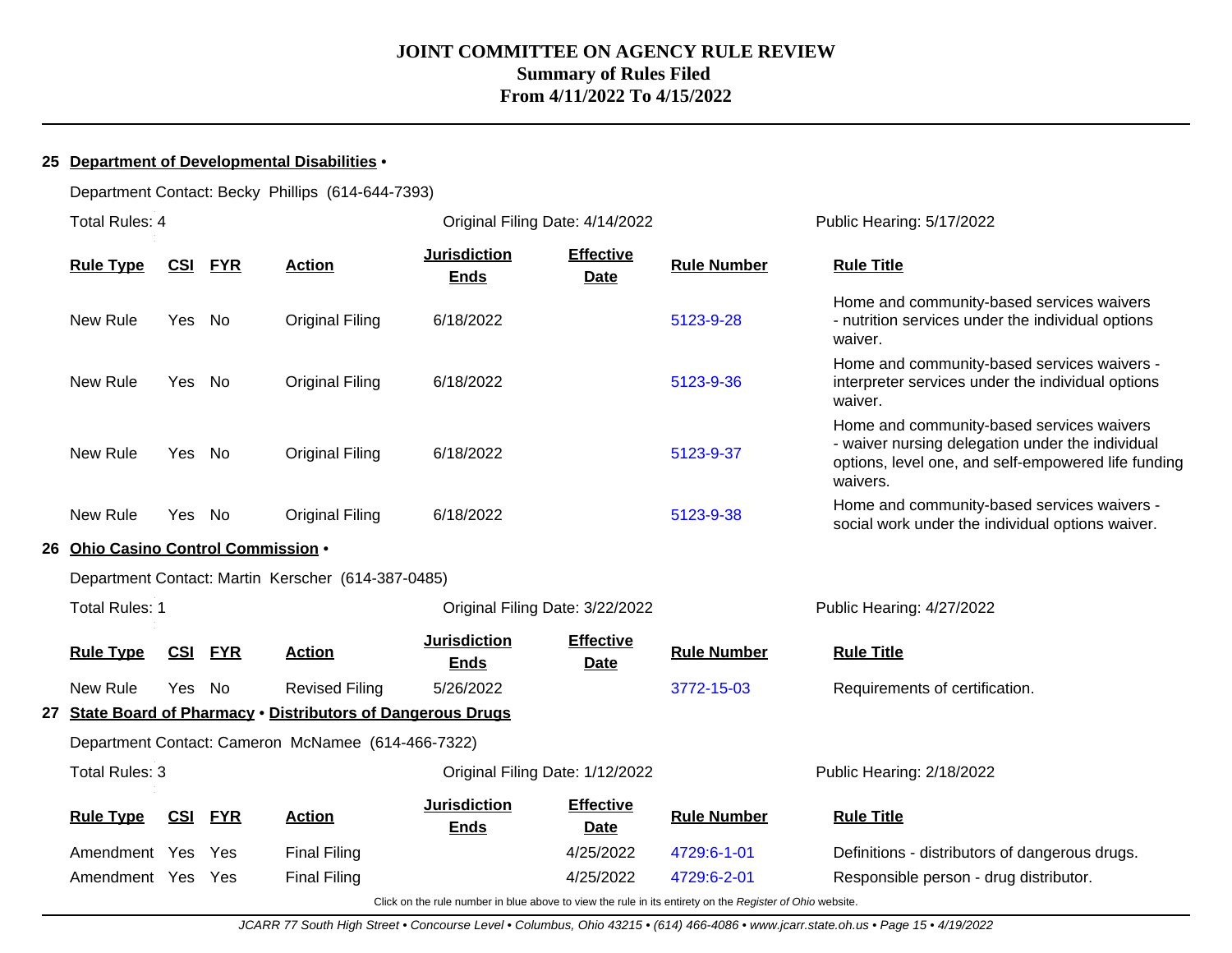|                                                    | Amendment Yes Yes<br>28 State Board of Pharmacy . Pharmacists |                |            | <b>Final Filing</b>                                |                                                                                                                                             | 4/25/2022                       | 4729:6-4-01        | Disciplinary actions.                  |
|----------------------------------------------------|---------------------------------------------------------------|----------------|------------|----------------------------------------------------|---------------------------------------------------------------------------------------------------------------------------------------------|---------------------------------|--------------------|----------------------------------------|
|                                                    |                                                               |                |            | Department Contact: Cameron McNamee (614-466-7322) |                                                                                                                                             |                                 |                    |                                        |
|                                                    | <b>Total Rules: 4</b>                                         |                |            |                                                    | Original Filing Date: 1/12/2022                                                                                                             |                                 |                    | Public Hearing: 2/18/2022              |
|                                                    | <b>Rule Type</b>                                              | <u>CSI</u>     | <b>FYR</b> | <b>Action</b>                                      | <b>Jurisdiction</b><br><b>Ends</b>                                                                                                          | <b>Effective</b><br>Date        | <b>Rule Number</b> | <b>Rule Title</b>                      |
|                                                    | Amendment Yes Yes                                             |                |            | <b>Final Filing</b>                                |                                                                                                                                             | 4/25/2022                       | 4729:1-1-01        | Definitions - pharmacists.             |
|                                                    | Amendment Yes                                                 |                | Yes        | <b>Final Filing</b>                                |                                                                                                                                             | 4/25/2022                       | 4729:1-2-02        | Criteria for licensure by reciprocity. |
|                                                    | Amendment Yes                                                 |                | Yes        | <b>Final Filing</b>                                |                                                                                                                                             | 4/25/2022                       | 4729:1-4-01        | Disciplinary actions.                  |
|                                                    | Amendment Yes Yes                                             |                |            | <b>Final Filing</b>                                |                                                                                                                                             | 4/25/2022                       | 4729:1-4-02        | Duty to report.                        |
|                                                    |                                                               |                |            | 29 State Board of Pharmacy . Pharmacy Interns      |                                                                                                                                             |                                 |                    |                                        |
| Department Contact: Cameron McNamee (614-466-7322) |                                                               |                |            |                                                    |                                                                                                                                             |                                 |                    |                                        |
|                                                    | Total Rules: 3                                                |                |            |                                                    | Original Filing Date: 1/12/2022                                                                                                             |                                 |                    | Public Hearing: 2/18/2022              |
|                                                    | <b>Rule Type</b>                                              | <b>CSI FYR</b> |            | <b>Action</b>                                      | <b>Jurisdiction</b><br><b>Ends</b>                                                                                                          | <b>Effective</b><br>Date        | <b>Rule Number</b> | <b>Rule Title</b>                      |
|                                                    | Amendment Yes                                                 |                | Yes        | <b>Final Filing</b>                                |                                                                                                                                             | 4/25/2022                       | 4729:2-1-01        | Definitions - pharmacy interns.        |
|                                                    | Amendment Yes                                                 |                | Yes        | <b>Final Filing</b>                                |                                                                                                                                             | 4/25/2022                       | 4729:2-4-01        | Disciplinary actions.                  |
|                                                    | Amendment Yes Yes                                             |                |            | <b>Final Filing</b>                                |                                                                                                                                             | 4/25/2022                       | 4729:2-4-02        | Duty to report.                        |
|                                                    |                                                               |                |            | 30 State Board of Pharmacy . Pharmacy Technicians  |                                                                                                                                             |                                 |                    |                                        |
|                                                    |                                                               |                |            | Department Contact: Cameron McNamee (614-466-7322) |                                                                                                                                             |                                 |                    |                                        |
|                                                    | <b>Total Rules: 2</b>                                         |                |            |                                                    | Original Filing Date: 1/12/2022                                                                                                             |                                 |                    | Public Hearing: 2/18/2022              |
|                                                    | <b>Rule Type</b>                                              | <b>CSI</b>     | <b>FYR</b> | <b>Action</b>                                      | <b>Jurisdiction</b><br><b>Ends</b>                                                                                                          | <b>Effective</b><br><b>Date</b> | <b>Rule Number</b> | <b>Rule Title</b>                      |
|                                                    | Amendment Yes                                                 |                | Yes        | <b>Final Filing</b>                                |                                                                                                                                             | 4/25/2022                       | 4729:3-4-01        | Disciplinary actions.                  |
|                                                    | Amendment Yes Yes                                             |                |            | <b>Final Filing</b>                                |                                                                                                                                             | 4/25/2022                       | 4729:3-4-02        | Duty to report.                        |
|                                                    | 31 State Board of Pharmacy .                                  |                |            |                                                    |                                                                                                                                             |                                 |                    |                                        |
|                                                    |                                                               |                |            | Department Contact: Cameron McNamee (614-466-7322) |                                                                                                                                             |                                 |                    |                                        |
|                                                    | <b>Total Rules: 1</b>                                         |                |            |                                                    | Original Filing Date: 1/12/2022<br>Click on the rule number in blue above to view the rule in its entirety on the Register of Ohio website. |                                 |                    | Public Hearing: 2/18/2022              |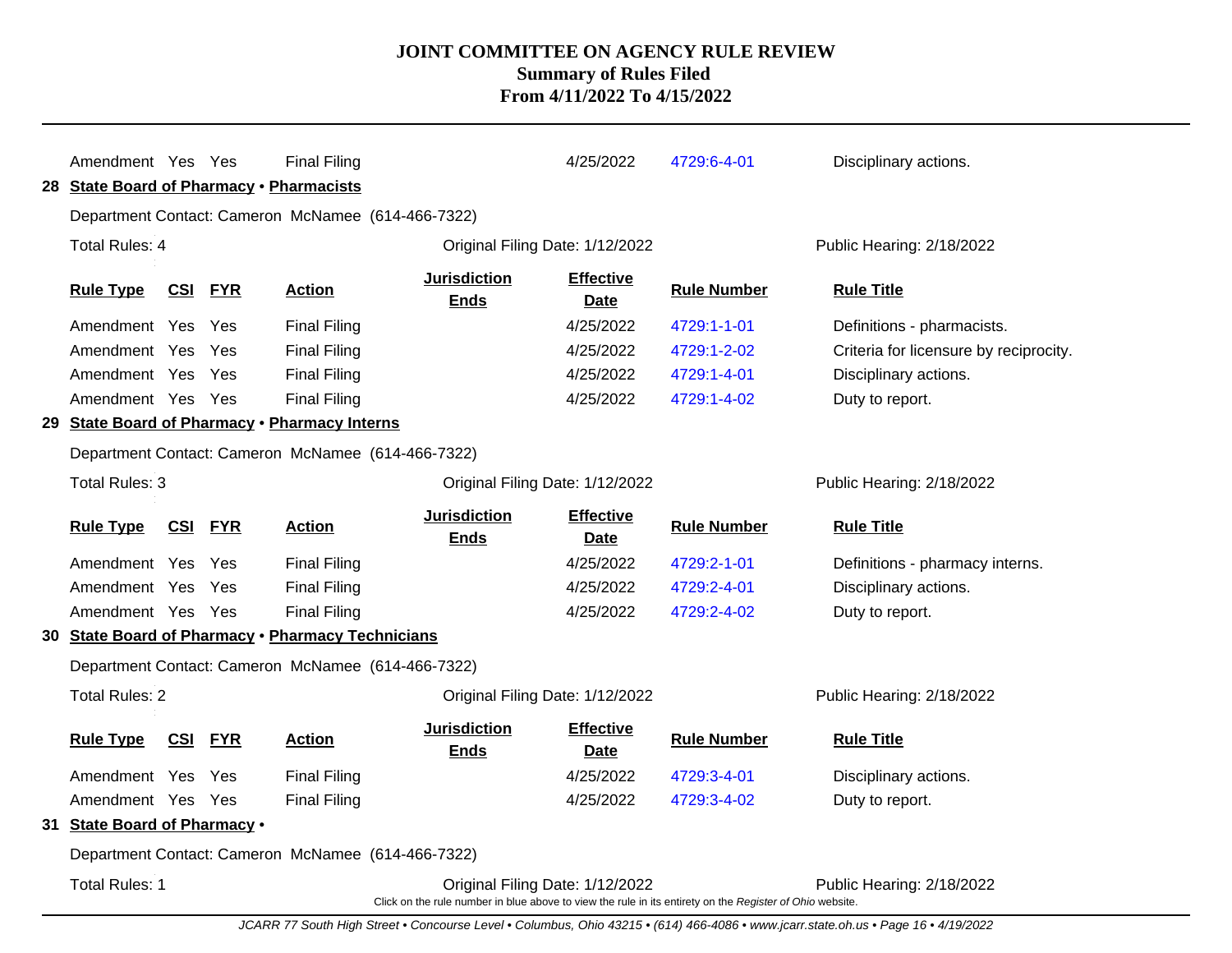| <b>Rule Type</b> | <u>CSI</u> | <b>FYR</b> | <b>Action</b>                                      | <b>Jurisdiction</b><br><b>Ends</b>                                    | <b>Effective</b><br><b>Date</b> | <b>Rule Number</b> | <b>Rule Title</b>                                                          |
|------------------|------------|------------|----------------------------------------------------|-----------------------------------------------------------------------|---------------------------------|--------------------|----------------------------------------------------------------------------|
| New Rule         | Yes No     |            | <b>Final Filing</b>                                |                                                                       | 4/25/2022                       | 4729-3-01          | Disqualifying offenses.                                                    |
|                  |            |            |                                                    | 32 State Board of Pharmacy . Terminal Distributors of Dangerous Drugs |                                 |                    |                                                                            |
|                  |            |            | Department Contact: Cameron McNamee (614-466-7322) |                                                                       |                                 |                    |                                                                            |
| Total Rules: 4   |            |            |                                                    | Original Filing Date: 1/12/2022                                       |                                 |                    | Public Hearing: 2/18/2022                                                  |
| <b>Rule Type</b> | <u>CSI</u> | <b>FYR</b> | <b>Action</b>                                      | <b>Jurisdiction</b><br><b>Ends</b>                                    | <b>Effective</b><br>Date        | <b>Rule Number</b> | <b>Rule Title</b>                                                          |
| Amendment Yes    |            | Yes        | <b>Final Filing</b>                                |                                                                       | 4/25/2022                       | 4729:5-1-01        | Definitions - terminal distributors of dangerous<br>drugs.                 |
| Amendment Yes    |            | Yes        | <b>Final Filing</b>                                |                                                                       | 4/25/2022                       | 4729:5-2-01        | Responsible person - terminal distributor.                                 |
| Amendment Yes    |            | <b>Yes</b> | <b>Final Filing</b>                                |                                                                       | 4/25/2022                       | 4729:5-4-01        | Disciplinary actions.                                                      |
| Amendment Yes    |            | <b>Yes</b> | <b>Final Filing</b>                                |                                                                       | 4/25/2022                       | 4729:5-21-02       | Personally furnishing dangerous drugs from an<br>opioid treatment program. |

## **Rules Filed On 4/15/2022**

#### **33 Department of Developmental Disabilities** • Department Contact: Becky Phillips (614-644-7393) Total Rules: 2 Original Filing Date: 1/4/2022 Public Hearing: 2/8/2022 **Rule Type CSI FYR Action Jurisdiction Ends Effective Date Rule Number Rule Title** Rescission Yes Yes Refiled Filing 5/15/2022 [5123-2-06](http://www.registerofohio.state.oh.us/jsps/publicdisplayrules/processPublicDisplayRules.jsp?entered_rule_no=5123-2-06&doWhat=GETBYRULENUM&raID=0) Development and implementation of behavioral support strategies. New Rule Yes No Refiled Filing 5/15/2022 [5123-2-06](http://www.registerofohio.state.oh.us/jsps/publicdisplayrules/processPublicDisplayRules.jsp?entered_rule_no=5123-2-06&doWhat=GETBYRULENUM&raID=0) Development and implementation of behavioral support strategies. **34 Ohio Department of Medicaid** • **Eligibility** Department Contact: Tommi Potter (614-752-3877) Total Rules: 1 Original Filing Date: 4/15/2022 Public Hearing: Click on the rule number in blue above to view the rule in its entirety on the Register of Ohio website.

JCARR 77 South High Street • Concourse Level • Columbus, Ohio 43215 • (614) 466-4086 • www.jcarr.state.oh.us • Page 17 • 4/19/2022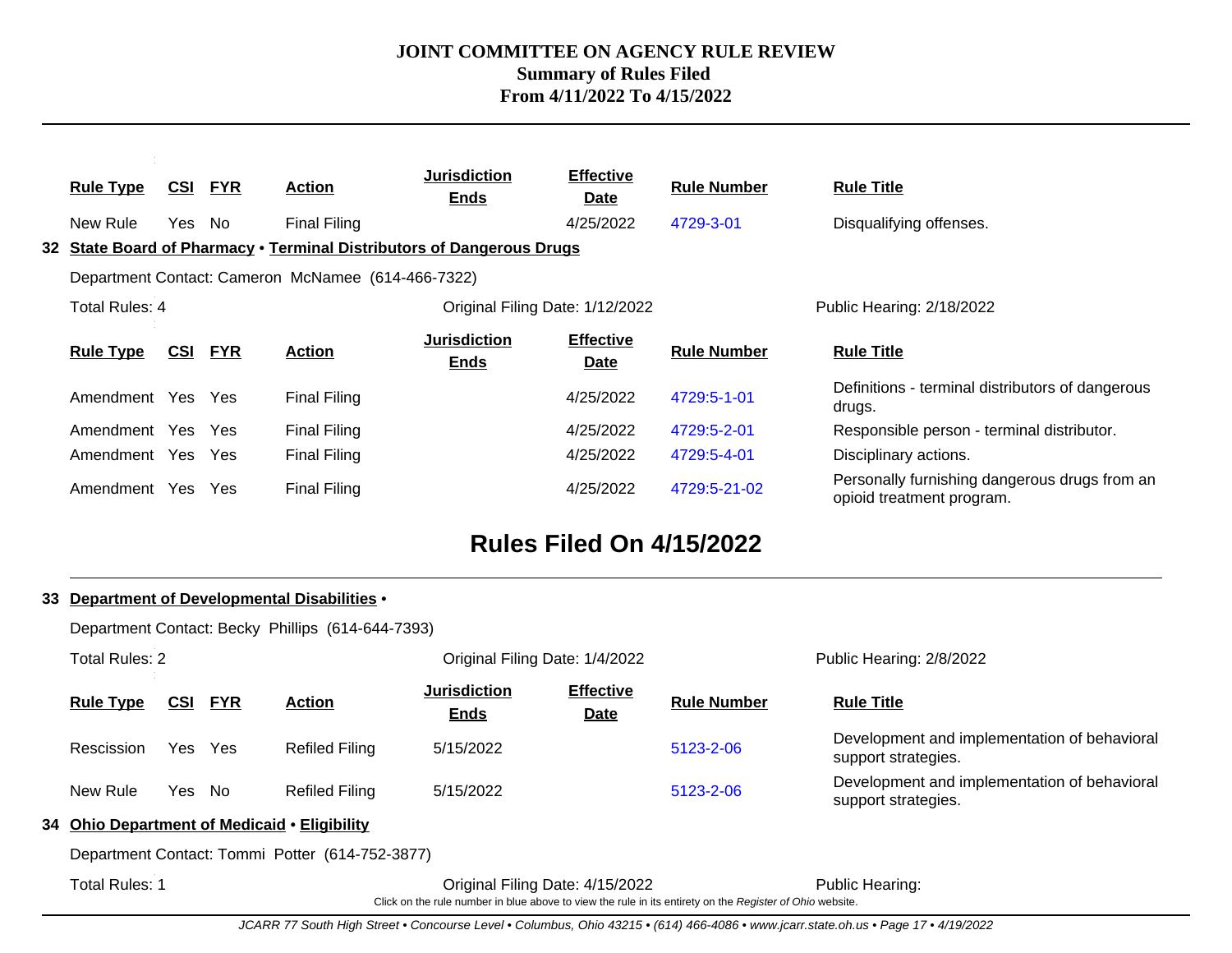|                                  |                |            |                                                 | <b>Jurisdiction</b>                | <b>Effective</b>                |                    |                                                                                                                      |
|----------------------------------|----------------|------------|-------------------------------------------------|------------------------------------|---------------------------------|--------------------|----------------------------------------------------------------------------------------------------------------------|
| <b>Rule Type</b>                 | <b>CSI FYR</b> |            | <b>Action</b>                                   | <b>Ends</b>                        | <b>Date</b>                     | <b>Rule Number</b> | <b>Rule Title</b>                                                                                                    |
| Amendment No                     |                | No         | <b>Original Filing</b>                          | 6/19/2022                          |                                 | 5160:1-2-03        | Medicaid: request for home and community-based<br>services (HCBS) waiver.                                            |
| 35 Ohio Department of Medicaid . |                |            |                                                 |                                    |                                 |                    |                                                                                                                      |
|                                  |                |            | Department Contact: Tommi Potter (614-752-3877) |                                    |                                 |                    |                                                                                                                      |
| <b>Total Rules: 24</b>           |                |            |                                                 | Original Filing Date: 4/15/2022    |                                 |                    | Public Hearing: 5/16/2022                                                                                            |
| <b>Rule Type</b>                 | <u>CSI</u>     | <b>FYR</b> | <b>Action</b>                                   | <b>Jurisdiction</b><br><b>Ends</b> | <b>Effective</b><br><b>Date</b> | <b>Rule Number</b> | <b>Rule Title</b>                                                                                                    |
| Rescission                       | No             | Yes        | <b>Original Filing</b>                          | 6/19/2022                          |                                 | 5160-28-01         | Cost-based clinics: definitions and explanations.                                                                    |
| New Rule                         | No             | No         | <b>Original Filing</b>                          | 6/19/2022                          |                                 | 5160-28-01         | Federally qualified health center (FQHC) and<br>rural health clinic (RHC) services: definitions and<br>explanations. |
| Rescission                       | Yes Yes        |            | <b>Original Filing</b>                          | 6/19/2022                          |                                 | 5160-28-02         | Cost-based clinics: medicaid provider requirements<br>and limitations.                                               |
| New Rule                         | Yes No         |            | <b>Original Filing</b>                          | 6/19/2022                          |                                 | 5160-28-02         | FQHC and RHC services: conditions affecting<br>medicaid provider participation.                                      |
| New Rule                         | No.            | No         | <b>Original Filing</b>                          | 6/19/2022                          |                                 | 5160-28-03         | FQHC and RHC services: covered services,<br>limitations, and copayments.                                             |
| Rescission                       | No             | Yes        | <b>Original Filing</b>                          | 6/19/2022                          |                                 | 5160-28-03.1       | Cost-based clinics: FQHC services, co-payments,<br>and limitations.                                                  |
| Rescission                       | No             | Yes        | <b>Original Filing</b>                          | 6/19/2022                          |                                 | 5160-28-03.2       | Cost-based clinics: OHF services, co-payments,<br>and limitations.                                                   |
| Rescission                       | No             | Yes        | <b>Original Filing</b>                          | 6/19/2022                          |                                 | 5160-28-03.3       | Cost-based clinics: RHC services, co-payments,<br>and limitations.                                                   |
| New Rule                         | Yes            | No         | <b>Original Filing</b>                          | 6/19/2022                          |                                 | 5160-28-04         | FQHC and RHC services: submission of a cost<br>report.                                                               |
| Rescission                       | Yes Yes        |            | <b>Original Filing</b>                          | 6/19/2022                          |                                 | 5160-28-04.1       | Cost-based clinics: submission of an FQHC cost<br>report.                                                            |
| Rescission                       | Yes Yes        |            | <b>Original Filing</b>                          | 6/19/2022                          |                                 | 5160-28-04.2       | Cost-based clinics: submission of an OHF cost<br>report.                                                             |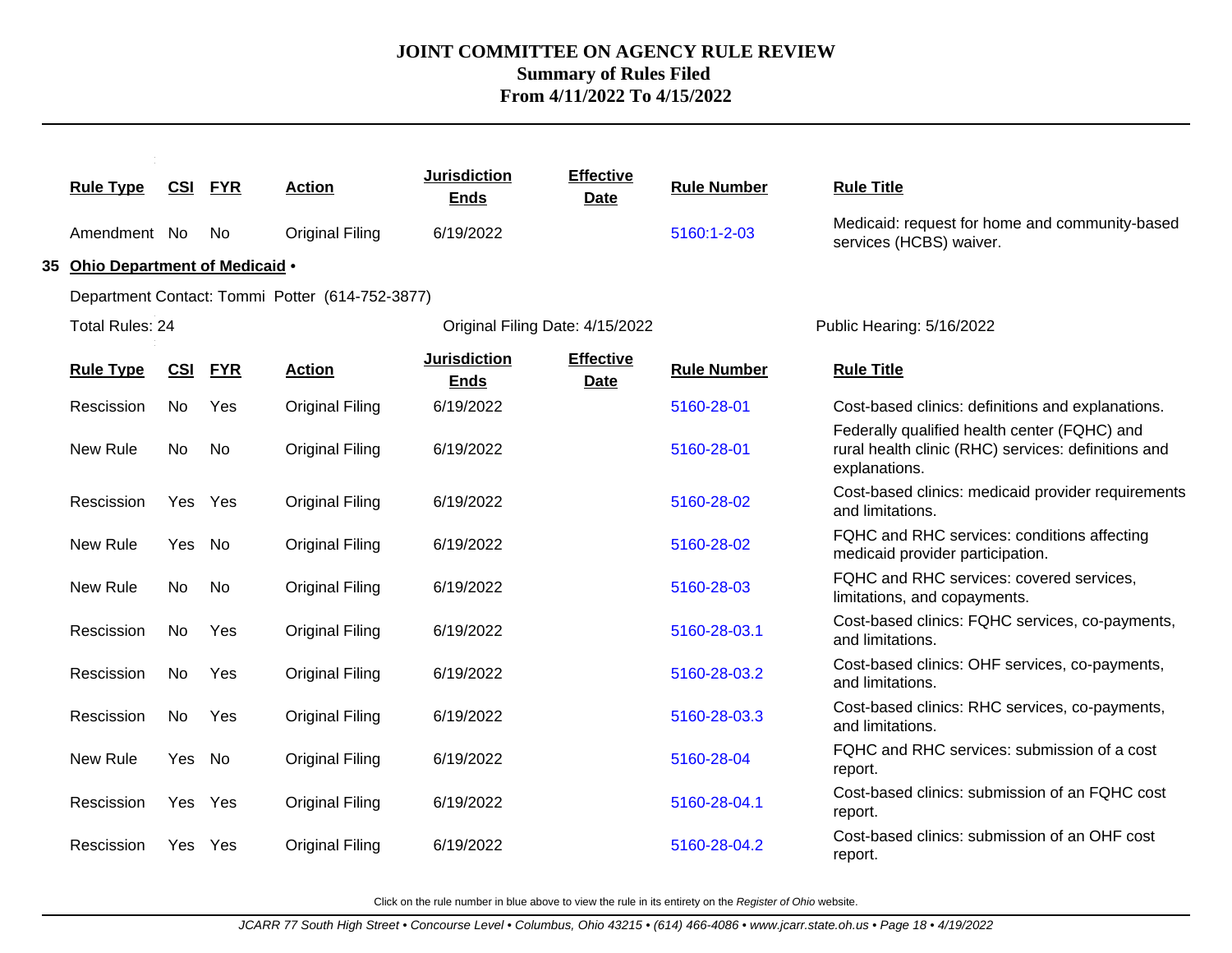| <b>Rule Type</b>                 | <b>CSI</b> | <b>FYR</b> | <b>Action</b>                                   | <b>Jurisdiction</b><br><b>Ends</b> | <b>Effective</b><br>Date | <b>Rule Number</b> | <b>Rule Title</b>                                                                                                                          |
|----------------------------------|------------|------------|-------------------------------------------------|------------------------------------|--------------------------|--------------------|--------------------------------------------------------------------------------------------------------------------------------------------|
| Total Rules: 24                  |            |            |                                                 | Original Filing Date: 4/15/2022    |                          |                    | Public Hearing: 5/16/2022                                                                                                                  |
|                                  |            |            | Department Contact: Tommi Potter (614-752-3877) |                                    |                          |                    |                                                                                                                                            |
| 36 Ohio Department of Medicaid . |            |            |                                                 |                                    |                          |                    |                                                                                                                                            |
| New Rule                         | Yes No     |            | Original Filing                                 | 6/19/2022                          |                          | 5160-28-13         | Outpatient health facility (OHF) services.                                                                                                 |
| Rescission                       | No         | Yes        | <b>Original Filing</b>                          | 6/19/2022                          |                          | 5160-28-08.3       | Cost-based clinics: submission and payment of<br>RHC claims.                                                                               |
| Rescission                       | No         | Yes        | <b>Original Filing</b>                          | 6/19/2022                          |                          | 5160-28-08.1       | Cost-based clinics: submission and payment of<br>FQHC claims.                                                                              |
| New Rule                         | Yes No     |            | Original Filing                                 | 6/19/2022                          |                          | 5160-28-07.1       | FQHC and RHC services: alternate payment<br>method (APM) for determining payment for<br>government-operated FQHCs.                         |
| Rescission                       | Yes Yes    |            | <b>Original Filing</b>                          | 6/19/2022                          |                          | 5160-28-07.1       | Cost-based clinics: alternate payment method<br>(APM) for determining FQHC payment.                                                        |
| Rescission                       | No         | Yes        | <b>Original Filing</b>                          | 6/19/2022                          |                          | 5160-28-06.2       | Cost-based clinics: determination of a PVPA for an<br>OHF service on the basis of a medicaid cost report.                                  |
| New Rule                         | No         | No         | Original Filing                                 | 6/19/2022                          |                          | 5160-28-06.1       | FQHC and RHC services: limits on a per-visit<br>payment amount (PVPA) determined on the basis<br>of a cost report for an FQHC PPS service. |
| Rescission                       | No.        | Yes        | <b>Original Filing</b>                          | 6/19/2022                          |                          | 5160-28-06.1       | Cost-based clinics: determination of a PVPA for<br>an FQHC service on the basis of a medicaid cost<br>report.                              |
| Rescission                       | Yes Yes    |            | <b>Original Filing</b>                          | 6/19/2022                          |                          | 5160-28-05.3       | Cost-based clinics: prospective payment system<br>(PPS) method for determining RHC payment.                                                |
| Rescission                       | Yes Yes    |            | <b>Original Filing</b>                          | 6/19/2022                          |                          | 5160-28-05.2       | Cost-based clinics: prospective payment system<br>(PPS) method for determining OHF payment.                                                |
| Rescission                       | Yes Yes    |            | <b>Original Filing</b>                          | 6/19/2022                          |                          | 5160-28-05.1       | Cost-based clinics: prospective payment system<br>(PPS) method for determining FQHC payment.                                               |
| New Rule                         | No         | No         | <b>Original Filing</b>                          | 6/19/2022                          |                          | 5160-28-05         | FQHC and RHC services: prospective payment<br>system (PPS) method for determining payment.                                                 |
| Rescission                       | Yes Yes    |            | <b>Original Filing</b>                          | 6/19/2022                          |                          | 5160-28-04.3       | Cost-based clinics: submission of an RHC cost<br>report.                                                                                   |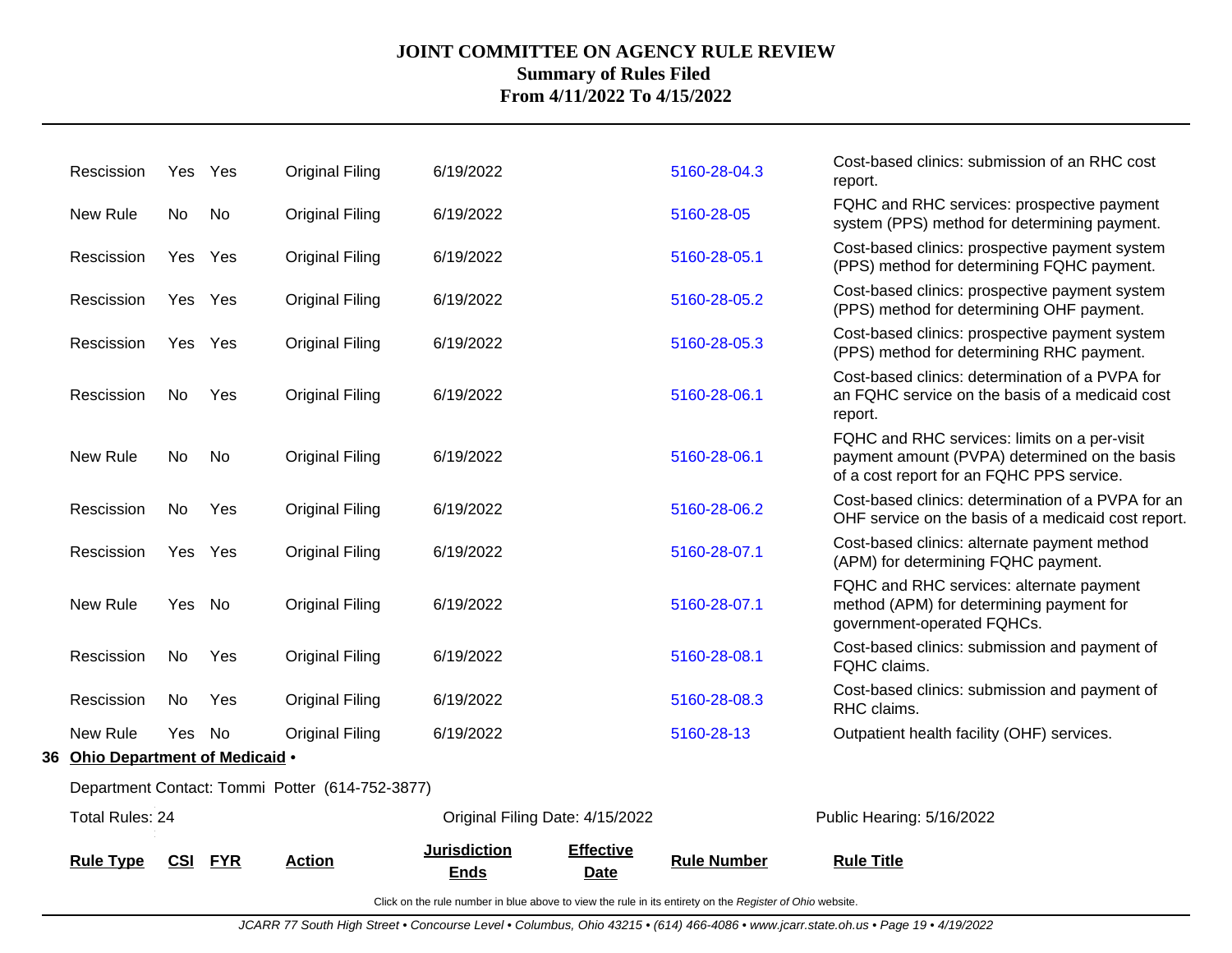| Rescission | No     | Yes     | <b>Original Filing</b> | 6/19/2022 | 5160-28-01   | Cost-based clinics: definitions and explanations.                                                                    |
|------------|--------|---------|------------------------|-----------|--------------|----------------------------------------------------------------------------------------------------------------------|
| New Rule   | No     | No      | <b>Original Filing</b> | 6/19/2022 | 5160-28-01   | Federally qualified health center (FQHC) and<br>rural health clinic (RHC) services: definitions and<br>explanations. |
| Rescission |        | Yes Yes | <b>Original Filing</b> | 6/19/2022 | 5160-28-02   | Cost-based clinics: medicaid provider requirements<br>and limitations.                                               |
| New Rule   | Yes No |         | <b>Original Filing</b> | 6/19/2022 | 5160-28-02   | FQHC and RHC services: conditions affecting<br>medicaid provider participation.                                      |
| New Rule   | No.    | No      | <b>Original Filing</b> | 6/19/2022 | 5160-28-03   | FQHC and RHC services: covered services,<br>limitations, and copayments.                                             |
| Rescission | No     | Yes     | <b>Original Filing</b> | 6/19/2022 | 5160-28-03.1 | Cost-based clinics: FQHC services, co-payments,<br>and limitations.                                                  |
| Rescission | No     | Yes     | <b>Original Filing</b> | 6/19/2022 | 5160-28-03.2 | Cost-based clinics: OHF services, co-payments,<br>and limitations.                                                   |
| Rescission | No.    | Yes     | <b>Original Filing</b> | 6/19/2022 | 5160-28-03.3 | Cost-based clinics: RHC services, co-payments,<br>and limitations.                                                   |
| New Rule   | Yes    | No      | <b>Original Filing</b> | 6/19/2022 | 5160-28-04   | FQHC and RHC services: submission of a cost<br>report.                                                               |
| Rescission |        | Yes Yes | <b>Original Filing</b> | 6/19/2022 | 5160-28-04.1 | Cost-based clinics: submission of an FQHC cost<br>report.                                                            |
| Rescission |        | Yes Yes | <b>Original Filing</b> | 6/19/2022 | 5160-28-04.2 | Cost-based clinics: submission of an OHF cost<br>report.                                                             |
| Rescission |        | Yes Yes | <b>Original Filing</b> | 6/19/2022 | 5160-28-04.3 | Cost-based clinics: submission of an RHC cost<br>report.                                                             |
| New Rule   | No     | No      | <b>Original Filing</b> | 6/19/2022 | 5160-28-05   | FQHC and RHC services: prospective payment<br>system (PPS) method for determining payment.                           |
| Rescission |        | Yes Yes | <b>Original Filing</b> | 6/19/2022 | 5160-28-05.1 | Cost-based clinics: prospective payment system<br>(PPS) method for determining FQHC payment.                         |
| Rescission |        | Yes Yes | <b>Original Filing</b> | 6/19/2022 | 5160-28-05.2 | Cost-based clinics: prospective payment system<br>(PPS) method for determining OHF payment.                          |
| Rescission |        | Yes Yes | <b>Original Filing</b> | 6/19/2022 | 5160-28-05.3 | Cost-based clinics: prospective payment system<br>(PPS) method for determining RHC payment.                          |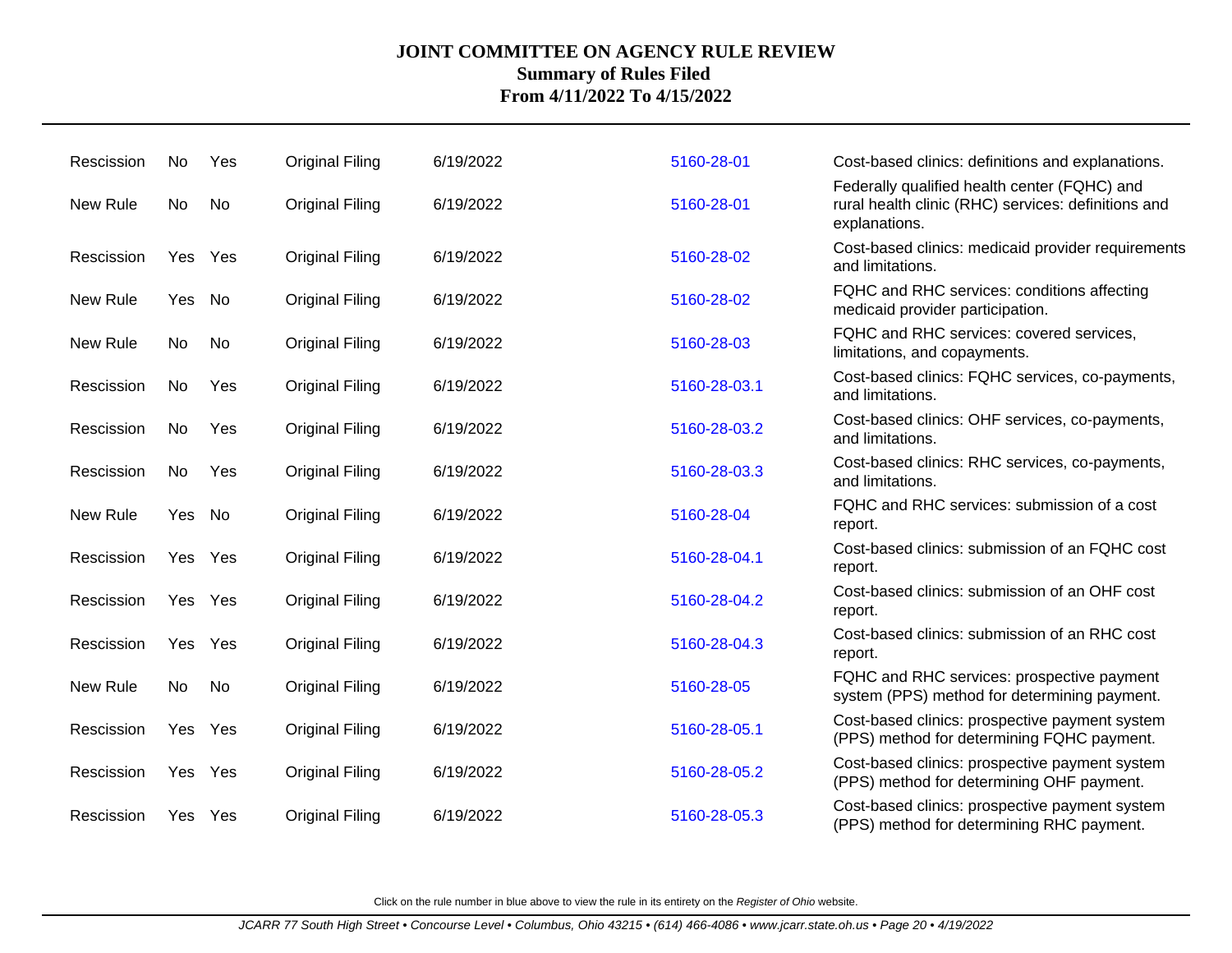| <b>Total Rules: 2</b>            |            |            |                                                  |                                    | Original Filing Date: 4/15/2022 |                            | Public Hearing: 5/16/2022                                                                                                                  |
|----------------------------------|------------|------------|--------------------------------------------------|------------------------------------|---------------------------------|----------------------------|--------------------------------------------------------------------------------------------------------------------------------------------|
| 38 Ohio Department of Medicaid . |            |            | Department Contact: Tommi Potter (614-752-3877)  |                                    |                                 |                            |                                                                                                                                            |
| New Rule                         | Yes No     |            | <b>Original Filing</b>                           | 6/19/2022                          |                                 | 5160-2-17                  | Provision of basic, medically necessary hospital-<br>level services.                                                                       |
| Rescission                       | Yes Yes    |            | <b>Original Filing</b>                           | 6/19/2022                          |                                 | 5160-2-07.17               | Provision of basic, medically necessary hospital-<br>level services.                                                                       |
| <b>Rule Type</b>                 | <b>CSI</b> | <b>FYR</b> | <b>Action</b>                                    | <b>Jurisdiction</b><br><b>Ends</b> | <b>Effective</b><br>Date        | <b>Rule Number</b>         | <b>Rule Title</b>                                                                                                                          |
| <b>Total Rules: 2</b>            |            |            |                                                  | Original Filing Date: 4/15/2022    |                                 |                            | Public Hearing: 5/16/2022                                                                                                                  |
|                                  |            |            | Department Contact: Tommi Potter (614-752-3877)  |                                    |                                 |                            |                                                                                                                                            |
| 37 Ohio Department of Medicaid . |            |            |                                                  |                                    |                                 |                            |                                                                                                                                            |
| Rescission<br>New Rule           | No<br>Yes  | Yes<br>No  | <b>Original Filing</b><br><b>Original Filing</b> | 6/19/2022<br>6/19/2022             |                                 | 5160-28-08.3<br>5160-28-13 | RHC claims.<br>Outpatient health facility (OHF) services.                                                                                  |
| Rescission                       | No         | Yes        | <b>Original Filing</b>                           | 6/19/2022                          |                                 | 5160-28-08.1               | Cost-based clinics: submission and payment of<br>FQHC claims.<br>Cost-based clinics: submission and payment of                             |
| New Rule                         | Yes No     |            | <b>Original Filing</b>                           | 6/19/2022                          |                                 | 5160-28-07.1               | FQHC and RHC services: alternate payment<br>method (APM) for determining payment for<br>government-operated FQHCs.                         |
| Rescission                       |            | Yes Yes    | <b>Original Filing</b>                           | 6/19/2022                          |                                 | 5160-28-07.1               | Cost-based clinics: alternate payment method<br>(APM) for determining FQHC payment.                                                        |
| Rescission                       | No         | Yes        | <b>Original Filing</b>                           | 6/19/2022                          |                                 | 5160-28-06.2               | Cost-based clinics: determination of a PVPA for an<br>OHF service on the basis of a medicaid cost report.                                  |
| New Rule                         | No         | No         | <b>Original Filing</b>                           | 6/19/2022                          |                                 | 5160-28-06.1               | FQHC and RHC services: limits on a per-visit<br>payment amount (PVPA) determined on the basis<br>of a cost report for an FQHC PPS service. |
| Rescission                       | No.        | Yes        | <b>Original Filing</b>                           | 6/19/2022                          |                                 | 5160-28-06.1               | Cost-based clinics: determination of a PVPA for<br>an FQHC service on the basis of a medicaid cost<br>report.                              |

JCARR 77 South High Street • Concourse Level • Columbus, Ohio 43215 • (614) 466-4086 • www.jcarr.state.oh.us • Page 21 • 4/19/2022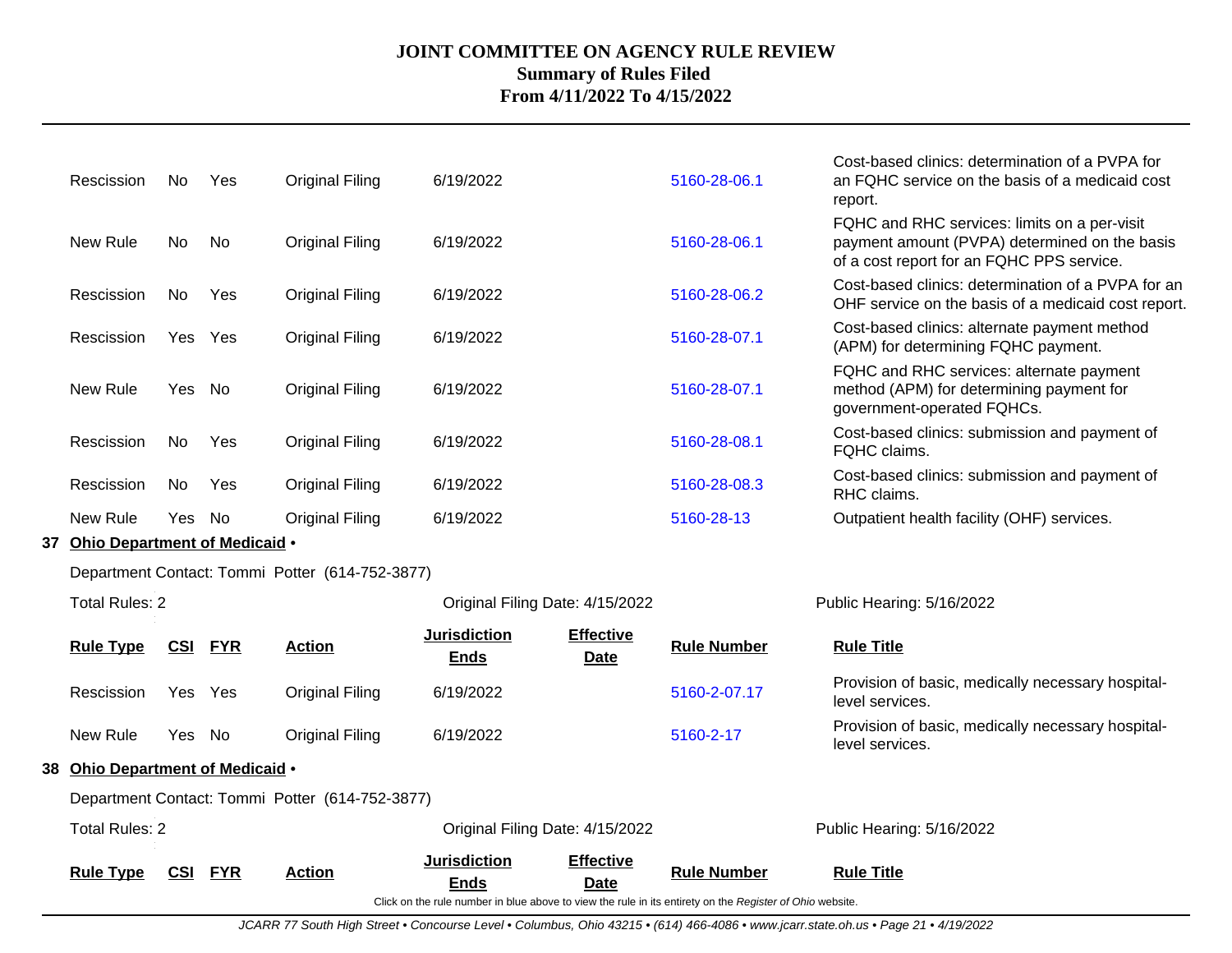|    | Rescission                       | Yes Yes |            | <b>Original Filing</b>                          | 6/19/2022                          |                                 | 5160-1-31          | Prior authorization [except for services provided<br>through medicaid contracting managed care plans<br>$(MCPs)$ ]. |
|----|----------------------------------|---------|------------|-------------------------------------------------|------------------------------------|---------------------------------|--------------------|---------------------------------------------------------------------------------------------------------------------|
|    | New Rule                         | Yes No  |            | <b>Original Filing</b>                          | 6/19/2022                          |                                 | 5160-1-31          | Prior authorization.                                                                                                |
| 39 | Ohio Department of Medicaid .    |         |            |                                                 |                                    |                                 |                    |                                                                                                                     |
|    |                                  |         |            | Department Contact: Tommi Potter (614-752-3877) |                                    |                                 |                    |                                                                                                                     |
|    | <b>Total Rules: 4</b>            |         |            |                                                 | Original Filing Date: 4/15/2022    |                                 |                    | Public Hearing: 5/16/2022                                                                                           |
|    | <b>Rule Type</b>                 | CSI     | <b>FYR</b> | <b>Action</b>                                   | <b>Jurisdiction</b><br><b>Ends</b> | <b>Effective</b><br><b>Date</b> | <b>Rule Number</b> | <b>Rule Title</b>                                                                                                   |
|    | Rescission                       | Yes     | Yes        | <b>Original Filing</b>                          | 6/19/2022                          |                                 | 5160-1-19          | Claim submission.                                                                                                   |
|    | New Rule                         | Yes     | No         | <b>Original Filing</b>                          | 6/19/2022                          |                                 | 5160-1-19          | Submission of medicaid claims.                                                                                      |
|    | Rescission                       | Yes     | Yes        | <b>Original Filing</b>                          | 6/19/2022                          |                                 | 5160-3-39.1        | Nursing facilities (NFs): claim submission.                                                                         |
|    | New Rule                         | Yes No  |            | <b>Original Filing</b>                          | 6/19/2022                          |                                 | 5160-3-39.1        | Nursing facilities (NFs): claim submission.                                                                         |
|    | 40 Ohio Department of Medicaid • |         |            |                                                 |                                    |                                 |                    |                                                                                                                     |
|    |                                  |         |            | Department Contact: Tommi Potter (614-752-3877) |                                    |                                 |                    |                                                                                                                     |
|    | <b>Total Rules: 14</b>           |         |            |                                                 | Original Filing Date: 4/15/2022    |                                 |                    | Public Hearing: 5/16/2022                                                                                           |
|    | <b>Rule Type</b>                 | CSI     | <b>FYR</b> | <b>Action</b>                                   | <b>Jurisdiction</b><br><b>Ends</b> | <b>Effective</b><br><b>Date</b> | <b>Rule Number</b> | <b>Rule Title</b>                                                                                                   |
|    | Amendment No                     |         | Yes        | <b>Original Filing</b>                          | 6/19/2022                          |                                 | 5160-26-01         | Managed health care programs: definitions.                                                                          |
|    | Amendment No                     |         | No.        | <b>Original Filing</b>                          | 6/19/2022                          |                                 | 5160-26-02         | Managed health care program: eligibility and<br>enrollment.                                                         |
|    | Amendment Yes                    |         | - No       | <b>Original Filing</b>                          | 6/19/2022                          |                                 | 5160-26-02.1       | Managed health care programs: termination of<br>enrollment.                                                         |
|    | Amendment Yes Yes                |         |            | <b>Original Filing</b>                          | 6/19/2022                          |                                 | 5160-26-03         | Managed health care programs: covered services.                                                                     |
|    | Amendment Yes Yes                |         |            | <b>Original Filing</b>                          | 6/19/2022                          |                                 | 5160-26-03.1       | Managed health care programs: primary care and<br>utilization management.                                           |
|    | Amendment Yes Yes                |         |            | <b>Original Filing</b>                          | 6/19/2022                          |                                 | 5160-26-05         | Managed health care programs: provider panel and<br>subcontracting requirements.                                    |
|    | Amendment Yes                    |         | . No       | <b>Original Filing</b>                          | 6/19/2022                          |                                 | 5160-26-05.1       | Managed health care programs: provider services.                                                                    |
|    |                                  |         |            |                                                 |                                    |                                 |                    |                                                                                                                     |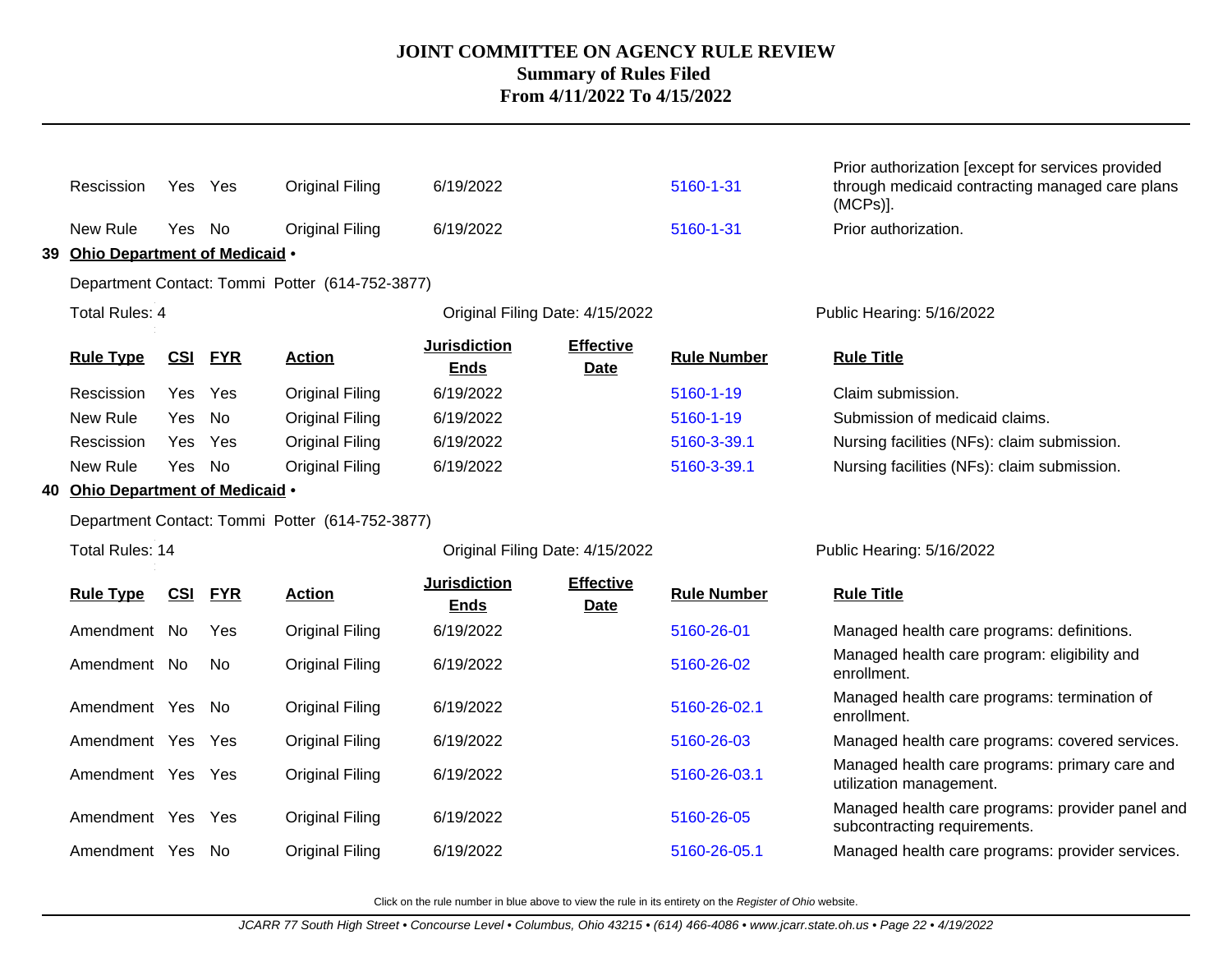| Yes<br>Amendment  | Yes       | Original Filing | 6/19/2022 | 5160-26-06   | Managed health care programs: program integrity<br>- fraud, waste and abuse, audits, reporting, and<br>record retention. |
|-------------------|-----------|-----------------|-----------|--------------|--------------------------------------------------------------------------------------------------------------------------|
| No.<br>Amendment  | <b>No</b> | Original Filing | 6/19/2022 | 5160-26-08.3 | Managed health care programs: member rights.                                                                             |
| Yes.<br>Amendment | No.       | Original Filing | 6/19/2022 | 5160-26-08.4 | Managed health care programs: managed care<br>plan appeal and grievance system.                                          |
| Amendment<br>Yes  | No.       | Original Filing | 6/19/2022 | 5160-26-09.1 | Managed health care programs: third party liability<br>and recovery.                                                     |
| Yes<br>Amendment  | No.       | Original Filing | 6/19/2022 | 5160-26-10   | Managed health care programs: sanctions and<br>provider agreement actions.                                               |
| Amendment No      | No.       | Original Filing | 6/19/2022 | 5160-26-11   | Managed health care programs: managed care<br>plan non-contracting providers.                                            |
| Amendment<br>Yes  | . No      | Original Filing | 6/19/2022 | 5160-26-12   | Managed health care programs: member co-<br>payments.                                                                    |

#### **41 Ohio Department of Medicaid** •

Department Contact: Tommi Potter (614-752-3877)

| Total Rules: 6   |            |            |                 | Original Filing Date: 4/15/2022    |                                 |                    | Public Hearing: 5/16/2022                                        |
|------------------|------------|------------|-----------------|------------------------------------|---------------------------------|--------------------|------------------------------------------------------------------|
| <b>Rule Type</b> | <u>CSI</u> | <b>FYR</b> | <b>Action</b>   | <b>Jurisdiction</b><br><b>Ends</b> | <b>Effective</b><br><b>Date</b> | <b>Rule Number</b> | <b>Rule Title</b>                                                |
| Amendment No     |            | Yes        | Original Filing | 6/19/2022                          |                                 | 5160-58-01         | MyCare Ohio plans: definitions.                                  |
| Amendment        | Yes        | <b>Yes</b> | Original Filing | 6/19/2022                          |                                 | 5160-58-01.1       | MyCare Ohio plans: application of general<br>managed care rules. |
| Amendment No     |            | Yes        | Original Filing | 6/19/2022                          |                                 | 5160-58-02         | MyCare Ohio plans: eligibility and enrollment.                   |
| Amendment        | Yes        | Yes        | Original Filing | 6/19/2022                          |                                 | 5160-58-02.1       | MyCare Ohio plans: termination of enrollment.                    |
| Amendment        | Yes        | Yes        | Original Filing | 6/19/2022                          |                                 | 5160-58-03         | MyCare Ohio plans: covered services.                             |
| New Rule         | Yes No     |            | Original Filing | 6/19/2022                          |                                 | 5160-58-03.1       | MyCare Ohio plans: primary care and utilization<br>management.   |

**42 Ohio Department of Medicaid** •

Department Contact: Tommi Potter (614-752-3877)

Total Rules: 18

Original Filing Date: 4/15/2022 Public Hearing: 5/16/2022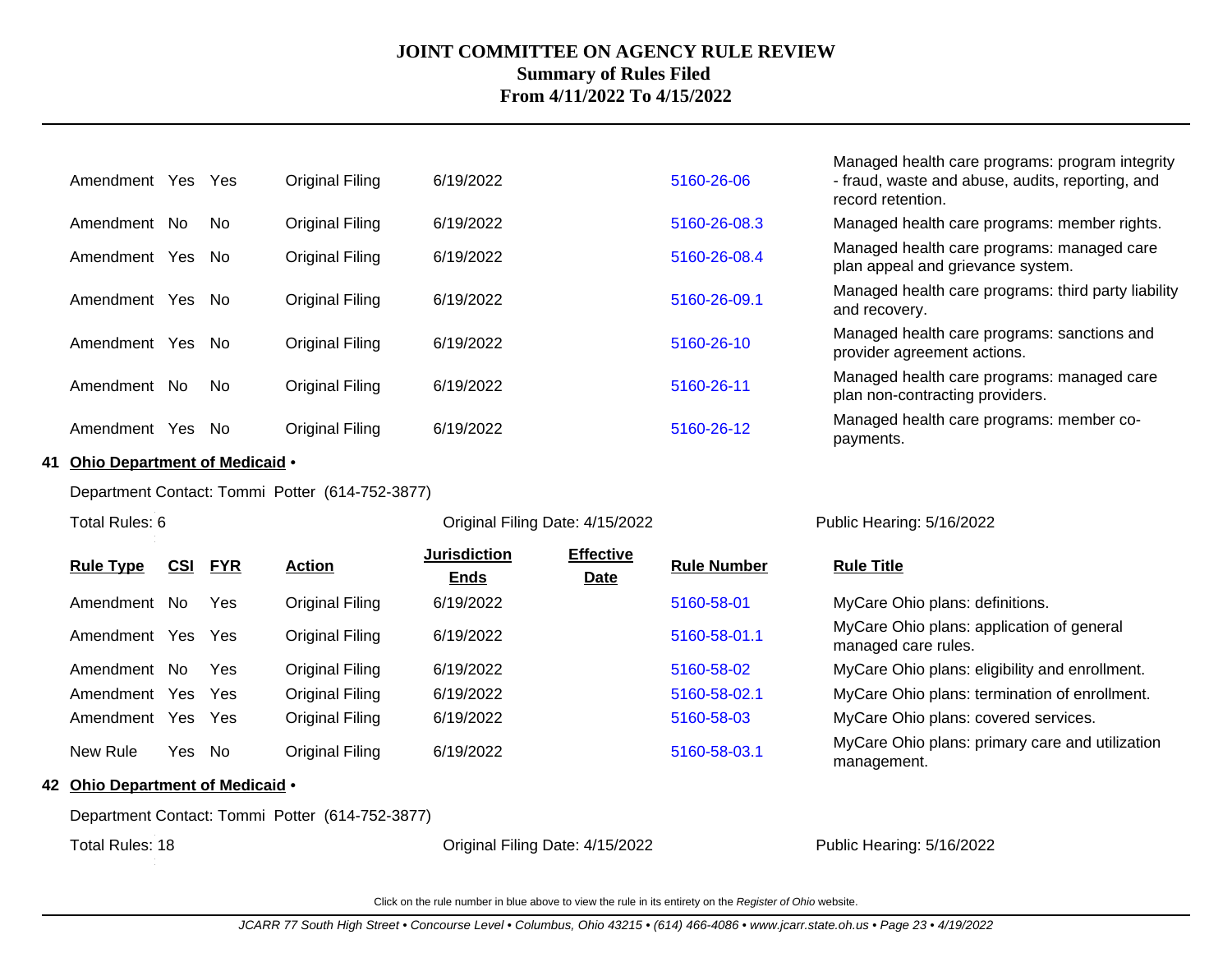| <b>Rule Type</b>                 |     | CSI FYR   | <b>Action</b>          | <b>Jurisdiction</b><br><b>Ends</b> | <b>Effective</b><br><b>Date</b> | <b>Rule Number</b> | <b>Rule Title</b>                                                                         |
|----------------------------------|-----|-----------|------------------------|------------------------------------|---------------------------------|--------------------|-------------------------------------------------------------------------------------------|
| Amendment No                     |     | Yes       | <b>Original Filing</b> | 6/19/2022                          |                                 | 5160-27-02         | Coverage and limitations of behavioral health<br>services.                                |
| Rescission                       | Yes | Yes       | <b>Original Filing</b> | 6/19/2022                          |                                 | 5160-27-05         | Intensive home based treatment service.                                                   |
| New Rule                         | Yes | <b>No</b> | <b>Original Filing</b> | 6/19/2022                          |                                 | 5160-27-13         | Mobile response and stabilization service.                                                |
| New Rule                         | No  | No        | <b>Original Filing</b> | 6/19/2022                          |                                 | 5160-59-01         | OhioRISE: definitions.                                                                    |
| New Rule                         | No  | No        | <b>Original Filing</b> | 6/19/2022                          |                                 | 5160-59-01.1       | OhioRISE: application of general managed care<br>rules.                                   |
| New Rule                         | No  | No        | <b>Original Filing</b> | 6/19/2022                          |                                 | 5160-59-02         | OhioRISE: eligibility and enrollment.                                                     |
| New Rule                         | No  | No        | <b>Original Filing</b> | 6/19/2022                          |                                 | 5160-59-02.1       | OhioRISE: first day eligibility and enrollment.                                           |
| New Rule                         | Yes | <b>No</b> | <b>Original Filing</b> | 6/19/2022                          |                                 | 5160-59-03         | OhioRISE: covered services.                                                               |
| New Rule                         | Yes | No        | <b>Original Filing</b> | 6/19/2022                          |                                 | 5160-59-03.1       | OhioRISE: utilization management.                                                         |
| New Rule                         | Yes | No        | <b>Original Filing</b> | 6/19/2022                          |                                 | 5160-59-03.2       | OhioRISE: care coordination.                                                              |
| New Rule                         | Yes | No        | <b>Original Filing</b> | 6/19/2022                          |                                 | 5160-59-03.3       | OhioRISE: intensive home-based treatment<br>service.                                      |
| New Rule                         | Yes | No        | <b>Original Filing</b> | 6/19/2022                          |                                 | 5160-59-03.4       | OhioRISE: behavioral health respite service.                                              |
| New Rule                         | Yes | <b>No</b> | <b>Original Filing</b> | 6/19/2022                          |                                 | 5160-59-03.5       | OhioRISE: primary flex funds.                                                             |
| New Rule                         | No  | No        | <b>Original Filing</b> | 6/19/2022                          |                                 | 5160-59-04         | OhioRISE home and community-based services<br>waiver: eligibility and enrollment.         |
| New Rule                         | No  | No        | <b>Original Filing</b> | 6/19/2022                          |                                 | 5160-59-05         | OhioRISE home and community-based services<br>waiver: covered services and providers.     |
| New Rule                         | Yes | No        | <b>Original Filing</b> | 6/19/2022                          |                                 | 5160-59-05.1       | OhioRISE home and community-based services<br>waiver: out-of-home respite.                |
| New Rule                         | Yes | No        | <b>Original Filing</b> | 6/19/2022                          |                                 | 5160-59-05.2       | OhioRISE home and community-based services<br>waiver: transitional services and supports. |
| New Rule                         | No  | No        | <b>Original Filing</b> | 6/19/2022                          |                                 | 5160-59-05.3       | OhioRISE home and community-based services<br>waiver: secondary flex funds.               |
| 43 Ohio Department of Medicaid . |     |           |                        |                                    |                                 |                    |                                                                                           |

Department Contact: Tommi Potter (614-752-3877)

Total Rules: 2

Original Filing Date: 4/15/2022 Public Hearing: 5/16/2022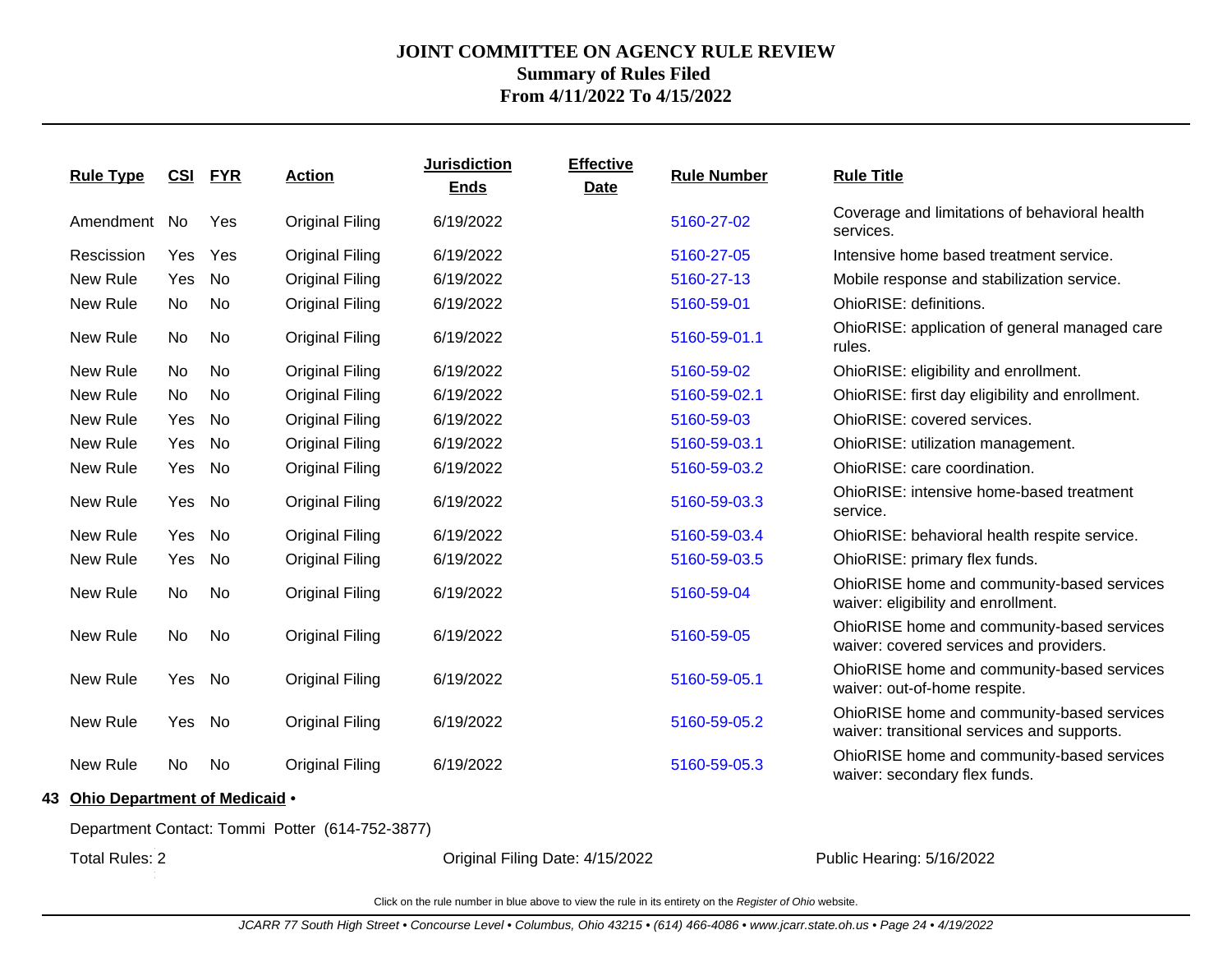| <b>Rule Type</b>                 | <u>CSI</u> | <u>FYR</u> | <b>Action</b>                                   | <b>Jurisdiction</b><br><b>Ends</b> | <b>Effective</b><br><b>Date</b> | <b>Rule Number</b>                                                                                                             | <b>Rule Title</b>                                                                                                               |
|----------------------------------|------------|------------|-------------------------------------------------|------------------------------------|---------------------------------|--------------------------------------------------------------------------------------------------------------------------------|---------------------------------------------------------------------------------------------------------------------------------|
| Rescission                       | Yes Yes    |            | <b>Original Filing</b>                          | 6/19/2022                          |                                 | 5160-1-20                                                                                                                      | Electronic data interchange (EDI) trading partner<br>enrollment and testing.                                                    |
| New Rule                         | Yes No     |            | <b>Original Filing</b>                          | 6/19/2022                          |                                 | 5160-1-20                                                                                                                      | Electronic data interchange (EDI) trading partner<br>enrollment and testing.                                                    |
| 44 Ohio Department of Medicaid . |            |            |                                                 |                                    |                                 |                                                                                                                                |                                                                                                                                 |
|                                  |            |            | Department Contact: Tommi Potter (614-752-3877) |                                    |                                 |                                                                                                                                |                                                                                                                                 |
| <b>Total Rules: 1</b>            |            |            |                                                 | Original Filing Date: 4/15/2022    |                                 |                                                                                                                                | Public Hearing: 5/16/2022                                                                                                       |
| <b>Rule Type</b>                 | <u>CSI</u> | <b>FYR</b> | <b>Action</b>                                   | <b>Jurisdiction</b><br><b>Ends</b> | <b>Effective</b><br><b>Date</b> | <b>Rule Number</b>                                                                                                             | <b>Rule Title</b>                                                                                                               |
| New Rule                         | Yes No     |            | <b>Original Filing</b>                          | 6/19/2022                          |                                 | 5160-26-03.2                                                                                                                   | Managed care: long-term services and supports<br>respite services for children.                                                 |
| 45 Ohio Department of Medicaid . |            |            |                                                 |                                    |                                 |                                                                                                                                |                                                                                                                                 |
|                                  |            |            | Department Contact: Tommi Potter (614-752-3877) |                                    |                                 |                                                                                                                                |                                                                                                                                 |
| <b>Total Rules: 3</b>            |            |            |                                                 | Original Filing Date: 4/15/2022    |                                 |                                                                                                                                | Public Hearing: 5/16/2022                                                                                                       |
| <b>Rule Type</b>                 | CSI        | <b>FYR</b> | <b>Action</b>                                   | <b>Jurisdiction</b><br><b>Ends</b> | <b>Effective</b><br><b>Date</b> | <b>Rule Number</b>                                                                                                             | <b>Rule Title</b>                                                                                                               |
| New Rule                         | Yes.       | No         | <b>Original Filing</b>                          | 6/19/2022                          |                                 | 5160-3-50                                                                                                                      | Nursing facilities (NFs): use of additional dollars as<br>a result of rebasing of rates.                                        |
| Rescission                       | Yes Yes    |            | <b>Original Filing</b>                          | 6/19/2022                          |                                 | 5160-3-58                                                                                                                      | Nursing facilities (NFs): quality indicators and<br>quality payment rate.                                                       |
| New Rule                         | Yes No     |            | <b>Original Filing</b>                          | 6/19/2022                          |                                 | 5160-3-70                                                                                                                      | Nursing facilities (NFs): appeals for special focus<br>facilities (SFFs) proposed for termination from the<br>medicaid program. |
| 46 Ohio Department of Medicaid . |            |            |                                                 |                                    |                                 |                                                                                                                                |                                                                                                                                 |
|                                  |            |            | Department Contact: Tommi Potter (614-752-3877) |                                    |                                 |                                                                                                                                |                                                                                                                                 |
| <b>Total Rules: 1</b>            |            |            |                                                 | Original Filing Date: 4/15/2022    |                                 |                                                                                                                                | Public Hearing: 5/16/2022                                                                                                       |
| <b>Rule Type</b>                 | CSI        | <b>FYR</b> | <b>Action</b>                                   | <b>Jurisdiction</b><br>Ends        | <b>Effective</b><br><b>Date</b> | <b>Rule Number</b><br>Click on the rule number in blue above to view the rule in its entirety on the Register of Ohio website. | <b>Rule Title</b>                                                                                                               |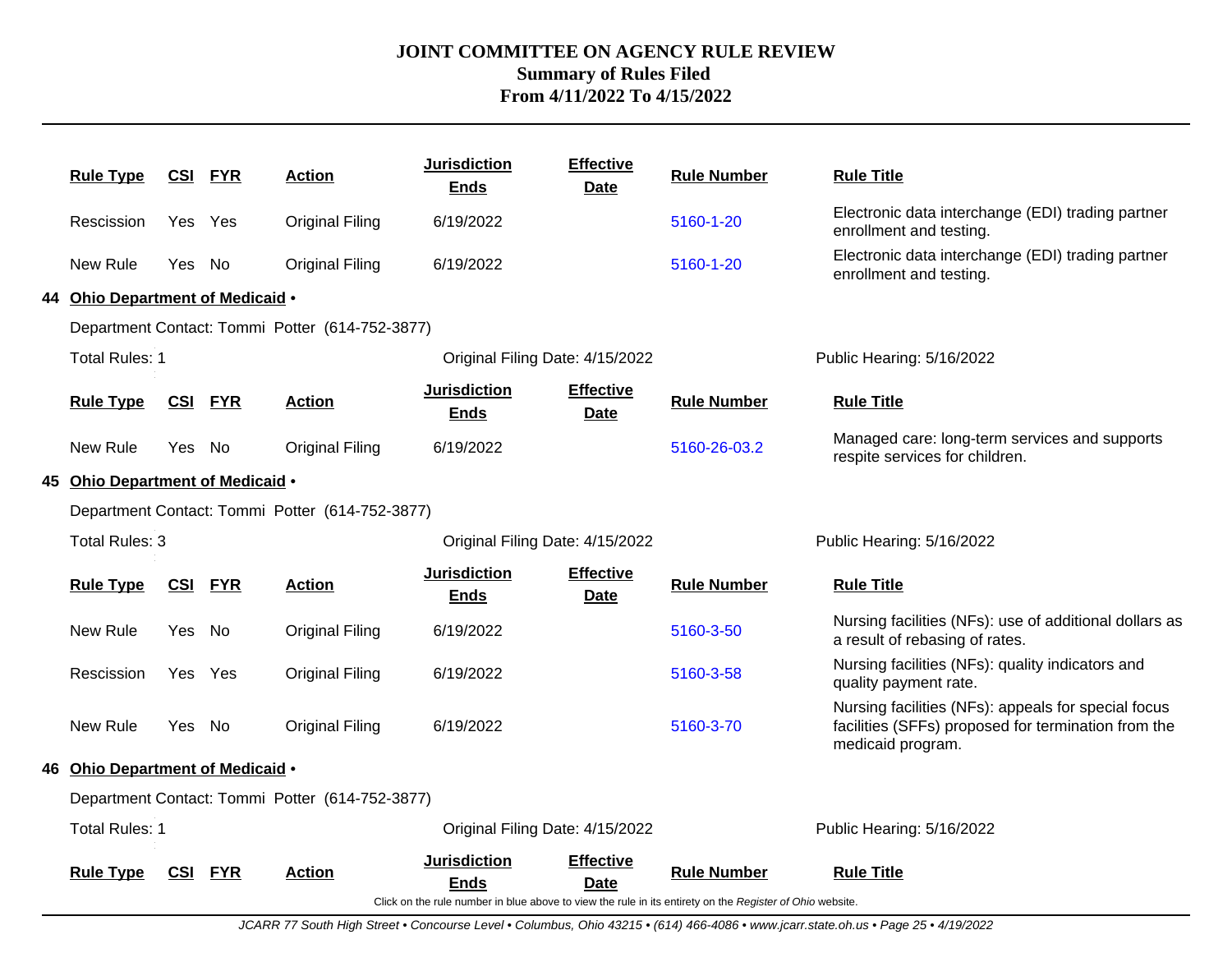| Amendment No                                             |                | Yes        | <b>Original Filing</b>                          | 6/19/2022                          |                                 | 5160-27-03         | Reimbursement for community behavioral health<br>services.                                                                                                                                                                           |  |  |  |
|----------------------------------------------------------|----------------|------------|-------------------------------------------------|------------------------------------|---------------------------------|--------------------|--------------------------------------------------------------------------------------------------------------------------------------------------------------------------------------------------------------------------------------|--|--|--|
| 47 Ohio Department of Medicaid .                         |                |            |                                                 |                                    |                                 |                    |                                                                                                                                                                                                                                      |  |  |  |
| Department Contact: Tommi Potter (614-752-3877)          |                |            |                                                 |                                    |                                 |                    |                                                                                                                                                                                                                                      |  |  |  |
| <b>Total Rules: 2</b>                                    |                |            |                                                 |                                    | Public Hearing: 5/16/2022       |                    |                                                                                                                                                                                                                                      |  |  |  |
| <b>Rule Type</b>                                         | <b>CSI</b>     | <b>FYR</b> | <b>Action</b>                                   | <b>Jurisdiction</b><br><b>Ends</b> | <b>Effective</b><br><b>Date</b> | <b>Rule Number</b> | <b>Rule Title</b>                                                                                                                                                                                                                    |  |  |  |
| Rescission                                               | Yes Yes        |            | Original Filing                                 | 6/19/2022                          |                                 | 5160-44-05         | Nursing facility-based level of care home,<br>community-based services (HCBS) programs and<br>specialized recovery services (SRS) program:<br>incident management.                                                                   |  |  |  |
| New Rule                                                 | Yes No         |            | Original Filing                                 | 6/19/2022                          |                                 | 5160-44-05         | Nursing facility-based level of care home and<br>community-based services (HCBS) programs,<br>medicaid managed care organizations, the<br>OhioRISE program, and specialized recovery<br>services (SRS) program: incident management. |  |  |  |
| 48 Ohio Department of Medicaid .                         |                |            |                                                 |                                    |                                 |                    |                                                                                                                                                                                                                                      |  |  |  |
| Department Contact: Meredith Schram (380-215-2150)       |                |            |                                                 |                                    |                                 |                    |                                                                                                                                                                                                                                      |  |  |  |
| <b>Total Rules: 1</b><br>Original Filing Date: 4/15/2022 |                |            |                                                 |                                    |                                 |                    | Public Hearing: 5/16/2022                                                                                                                                                                                                            |  |  |  |
| <b>Rule Type</b>                                         | <b>CSI FYR</b> |            | <b>Action</b>                                   | <b>Jurisdiction</b><br><b>Ends</b> | <b>Effective</b><br><b>Date</b> | <b>Rule Number</b> | <b>Rule Title</b>                                                                                                                                                                                                                    |  |  |  |
| Amendment No                                             |                | <b>No</b>  | <b>Original Filing</b>                          | 6/19/2022                          |                                 | 5160-1-18          | Telehealth.                                                                                                                                                                                                                          |  |  |  |
| 49 Ohio Department of Medicaid .                         |                |            |                                                 |                                    |                                 |                    |                                                                                                                                                                                                                                      |  |  |  |
|                                                          |                |            | Department Contact: Tommi Potter (614-752-3877) |                                    |                                 |                    |                                                                                                                                                                                                                                      |  |  |  |
| Total Rules: 1                                           |                |            |                                                 |                                    | Public Hearing: 5/16/2022       |                    |                                                                                                                                                                                                                                      |  |  |  |
| <b>Rule Type</b>                                         | CSI FYR        |            | <b>Action</b>                                   | <b>Jurisdiction</b><br><b>Ends</b> | <b>Effective</b><br><b>Date</b> | <b>Rule Number</b> | <b>Rule Title</b>                                                                                                                                                                                                                    |  |  |  |
| Rescission                                               | No.            | Yes        | Original Filing                                 | 6/19/2022                          |                                 | 5160-1-03          | Medicaid: relationship to the children with medical<br>handicaps program under Title V of the Social<br>Security Act.                                                                                                                |  |  |  |